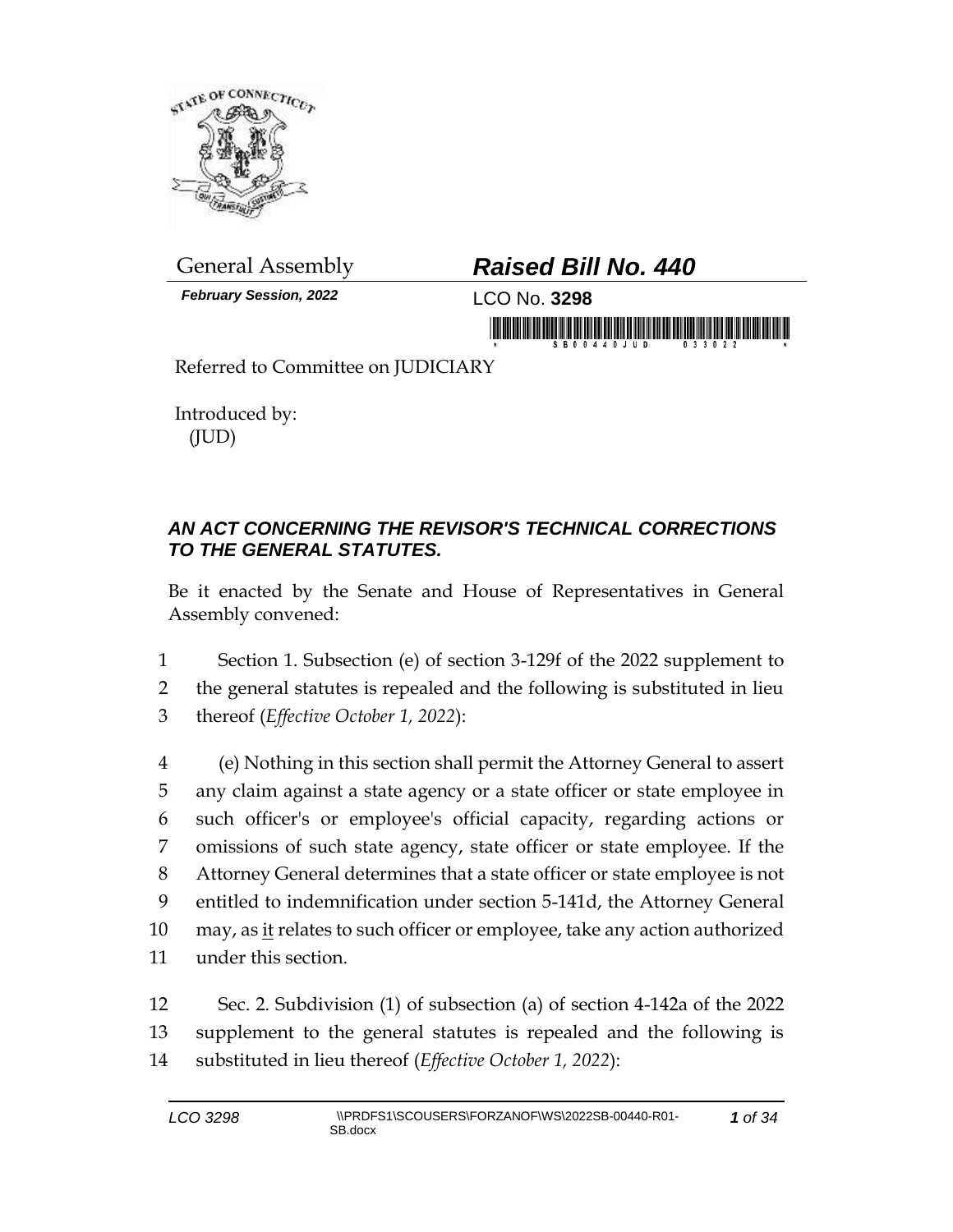(a) (1) The Claims Commissioner shall be appointed by the Governor with the advice and consent of the General Assembly to serve for a term of four years from the first day in July in the year of his or her appointment and until his or her successor has been appointed and has qualified. The Claims Commissioner shall be an attorney-at-law and shall have been admitted to practice before the courts of the state of Connecticut for at least five years prior to his or her appointment. The Claims Commissioner serving on June 28, 2021, may continue to serve until the expiration of his or her term. On and after June 28, 2021, each nomination for appointment as Claims Commissioner by the Governor shall be referred, without debate, to the joint standing committee of the General Assembly having cognizance of matters relating to the 27 judiciary, which shall report on each appointment not later than thirty days after the date of reference. Each appointment by the General Assembly of the Claims Commissioner shall be by concurrent resolution.

 Sec. 3. Subsection (a) of section 4-160 of the 2022 supplement to the general statutes is repealed and the following is substituted in lieu thereof (*Effective October 1, 2022*):

 (a) Whenever the Claims Commissioner deems it just and equitable, the Claims Commissioner may authorize suit against the state on any claim which, in the opinion of the Claims Commissioner, presents an issue of law or fact under which the state, were it a private person, could be liable. The Claims Commissioner may grant permission to sue for a claim that exclusively seeks permission to sue the state based solely on the notice of claim or any supporting evidence submitted pursuant to section 4-147, or both, without holding a hearing, upon the filing by the attorney or pro se claimant of (1) a motion for approval to assert a claim without a hearing, requesting a ruling based solely on the notice of the claim and any supporting evidence submitted under the provisions of this chapter, and (2) an affidavit attesting to the validity of a claim. Such affidavit **[**,**]** shall be signed, notarized and filed by both the attorney and claimant or a pro se claimant, attesting to the following, in the following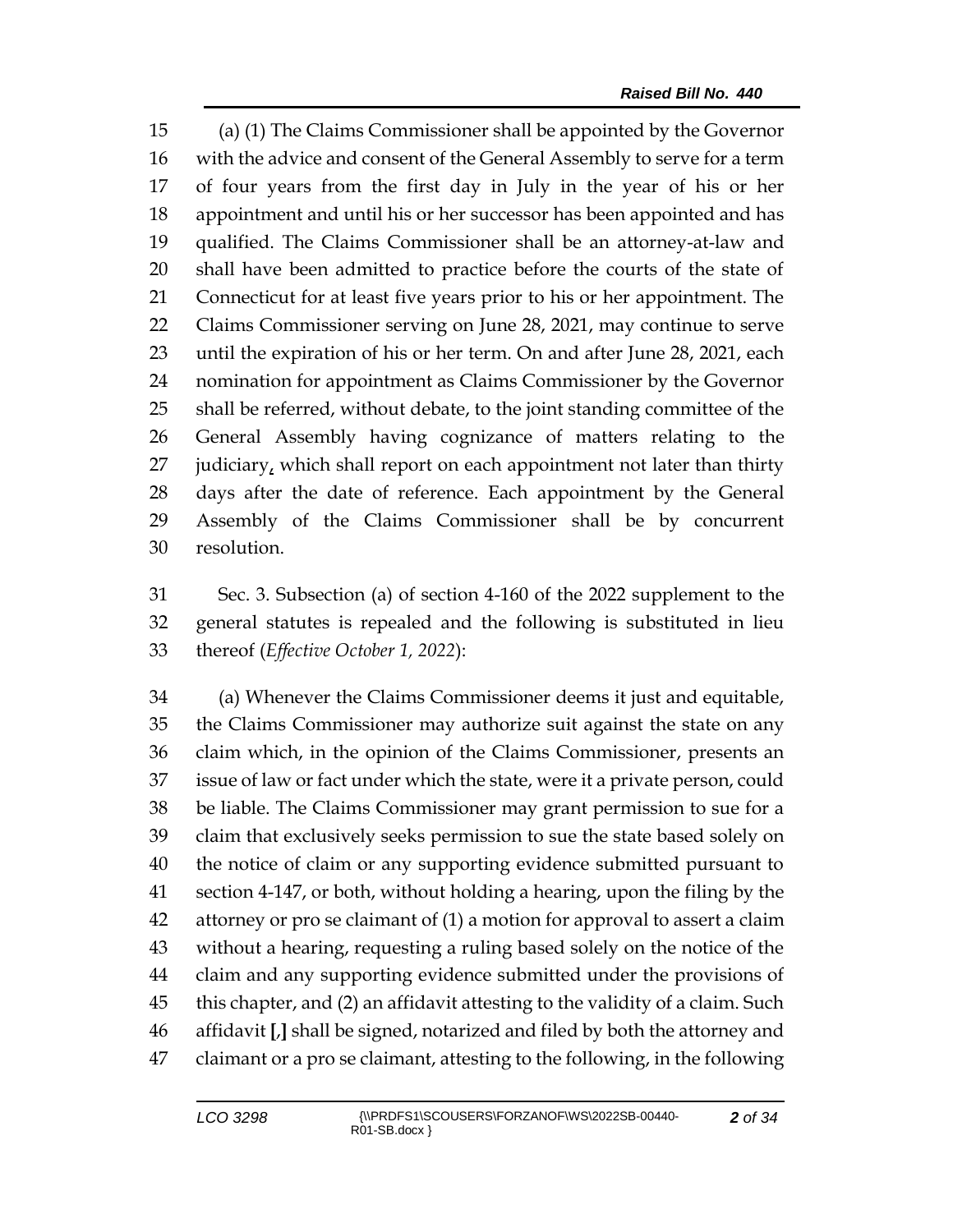form: "I have made a reasonable inquiry, as permitted by the circumstances, which has given rise to a good faith belief that grounds exist for a suit against the state. Such inquiry includes **[**,**]** (provide a brief description of the inquiry made)". The claimant shall serve any motion for approval and affidavit on the office of the Attorney General and any state agency that is a subject of the claim. The state may file an opposition to the motion for approval and the affidavit not later than thirty days after such service of the motion and affidavit. Such opposition shall be limited to opposition of the claim based solely on jurisdictional grounds, including pursuant to section 4-142, or subsection (a) of section 4-148, or prosecutorial, judicial, quasi-judicial or legislative immunity.

 Sec. 4. Subsection (f) of section 4-160 of the 2022 supplement to the general statutes is repealed and the following is substituted in lieu thereof (*Effective October 1, 2022*):

 (f) In any claim alleging malpractice against the state, a state hospital or against a physician, surgeon, dentist, podiatrist, chiropractor or other licensed health care provider employed by the state, the attorney or pro se party filing the claim may submit a certificate of good faith to the Office of the Claims Commissioner in accordance with section 52-190a. If such a certificate is submitted, permission to sue the state shall be deemed granted by the Claims Commissioner (1) **[**upon**]** on June 28, 2021, if the certificate has been filed with the Claims Commissioner prior to June 28, 2021, or (2) upon the filing of the certificate with the Office of the Claims Commissioner, if such certificate is filed on or after June 28, 2021. In lieu of filing a notice of claim pursuant to section 4-147, a claimant may commence a medical malpractice action against the state prior to the expiration of the limitation period set forth in section 4-148 and authorization for such action against the state shall be deemed granted. Any such action shall be limited to medical malpractice claims only and any such action shall be deemed a suit otherwise authorized by law in accordance with subsection (a) of section 4-142. The provisions of this subsection shall apply to any claim alleging malpractice against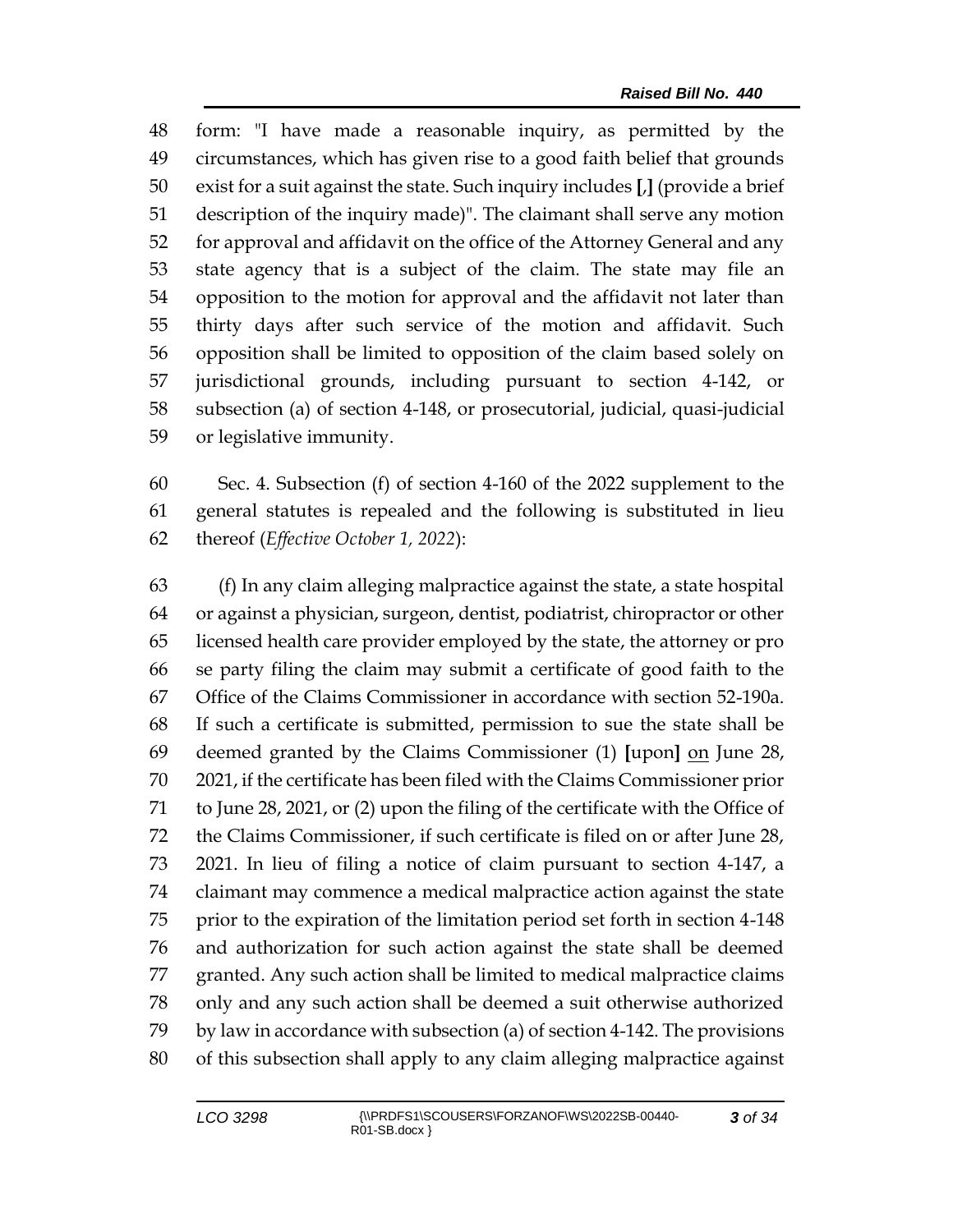the state that was timely filed with the Claims Commissioner and remains pending with said commissioner, regardless of whether such claim was filed before, on or after October 1, 2019.

 Sec. 5. Section 4-190 of the 2022 supplement to the general statutes is repealed and the following is substituted in lieu thereof (*Effective October 1, 2022*):

As used in this chapter:

 (1) "Agency" means each state or municipal board, commission, department or officer, other than the legislature, courts, Governor, Lieutenant Governor, Attorney General or town or regional boards of education, which maintains a personal data system.

 (2) "Attorney" means an attorney at law empowered by a person to assert the confidentiality of or right of access to personal data under this chapter.

 (3) "Authorized representative" means a parent, or a guardian or conservator, other than an attorney, appointed to act on behalf of a person and empowered by such person to assert the confidentiality of or right of access to personal data under this chapter.

 (4) "Automated personal data system" means a personal data system in which data is stored, in whole or part, in a computer or in computer accessible files.

 (5) "Computer accessible files" means any personal data which is stored on-line or off-line, which can be identified by use of electronic means, including, but not limited to, microfilm and microfilm devices, 105 which includes, but is not limited to, magnetic tape, magnetic film, magnetic disks, magnetic drums, internal memory utilized by any processing device, including computers or telecommunications control units, punched cards, optically **[**scanable**]** scannable paper or film.

(6) "Maintain" means collect, maintain, use or disseminate.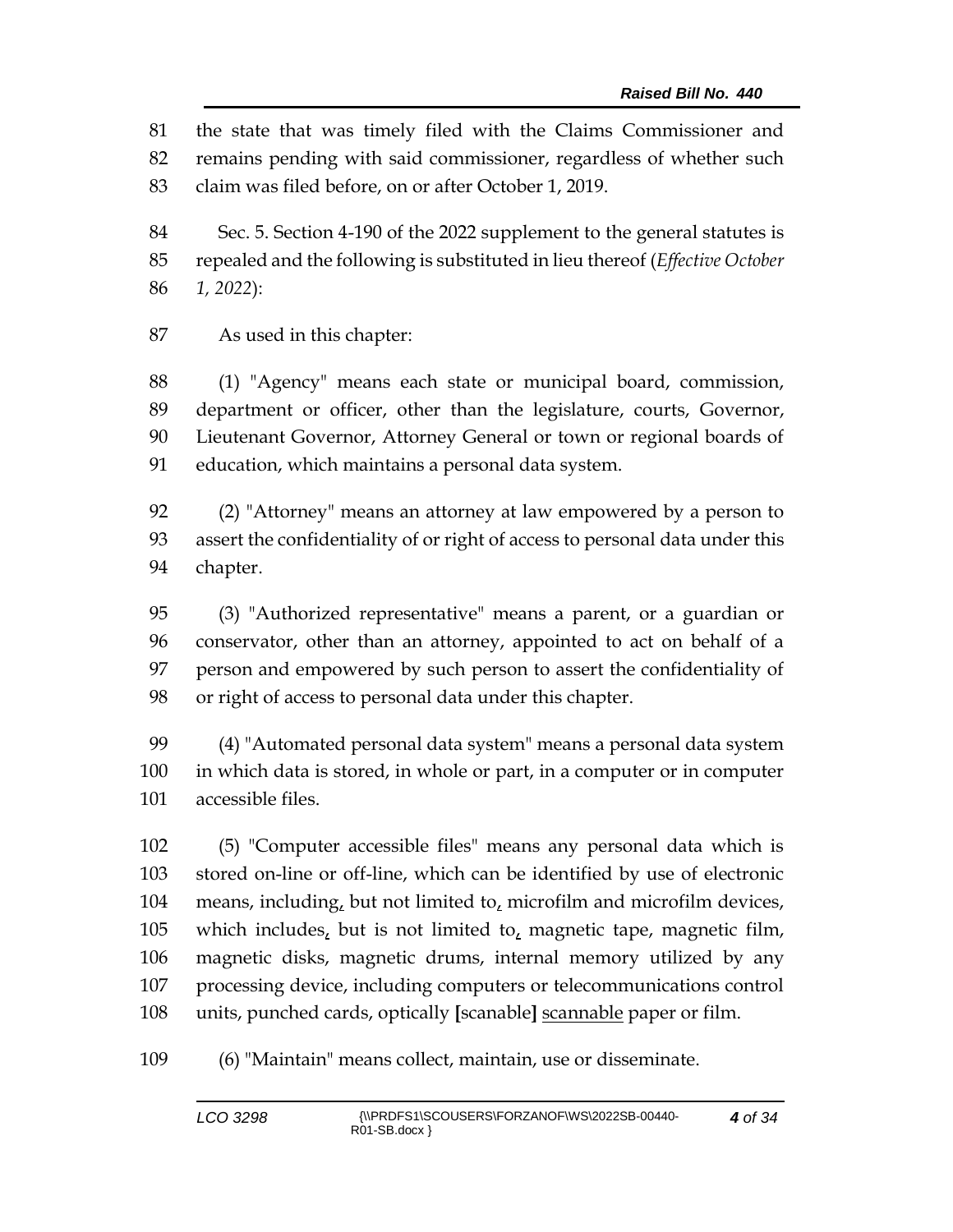(7) "Manual personal data system" means a personal data system other than an automated personal data system.

 (8) "Person" means an individual of any age concerning whom personal data is maintained in a personal data system, or a person's attorney or authorized representative.

 (9) "Personal data" means any information about a person's education, finances, medical or emotional condition or history, employment or business history, family or personal relationships, reputation or character which because of name, identifying number, mark or description can be readily associated with a particular person. "Personal data" shall not be construed to make available to a person any record described in subdivision (3) or (18) of subsection (b) of section 1- 210.

 (10) "Personal data system" means a collection of records containing personal data.

 (11) "Record" means any collection of personal data **[**, defined in subdivision (9),**]** which is collected, maintained or disseminated.

 Sec. 6. Subsection (a) of section 7-51a of the 2022 supplement to the general statutes is repealed and the following is substituted in lieu thereof (*Effective October 1, 2022*):

 (a) Any person eighteen years of age or older may purchase certified copies of marriage and death records, and certified copies of records of births or fetal deaths which are at least one hundred years old, in the custody of any registrar of vital statistics. The department may issue uncertified copies of death certificates for deaths occurring less than one hundred years ago, and uncertified copies of birth, marriage, death and fetal death certificates for births, marriages, deaths and fetal deaths that occurred at least one hundred years ago, to researchers approved by the department pursuant to section 19a-25, and to state and federal agencies approved by the department. During all normal business hours, members of genealogical societies incorporated or authorized by the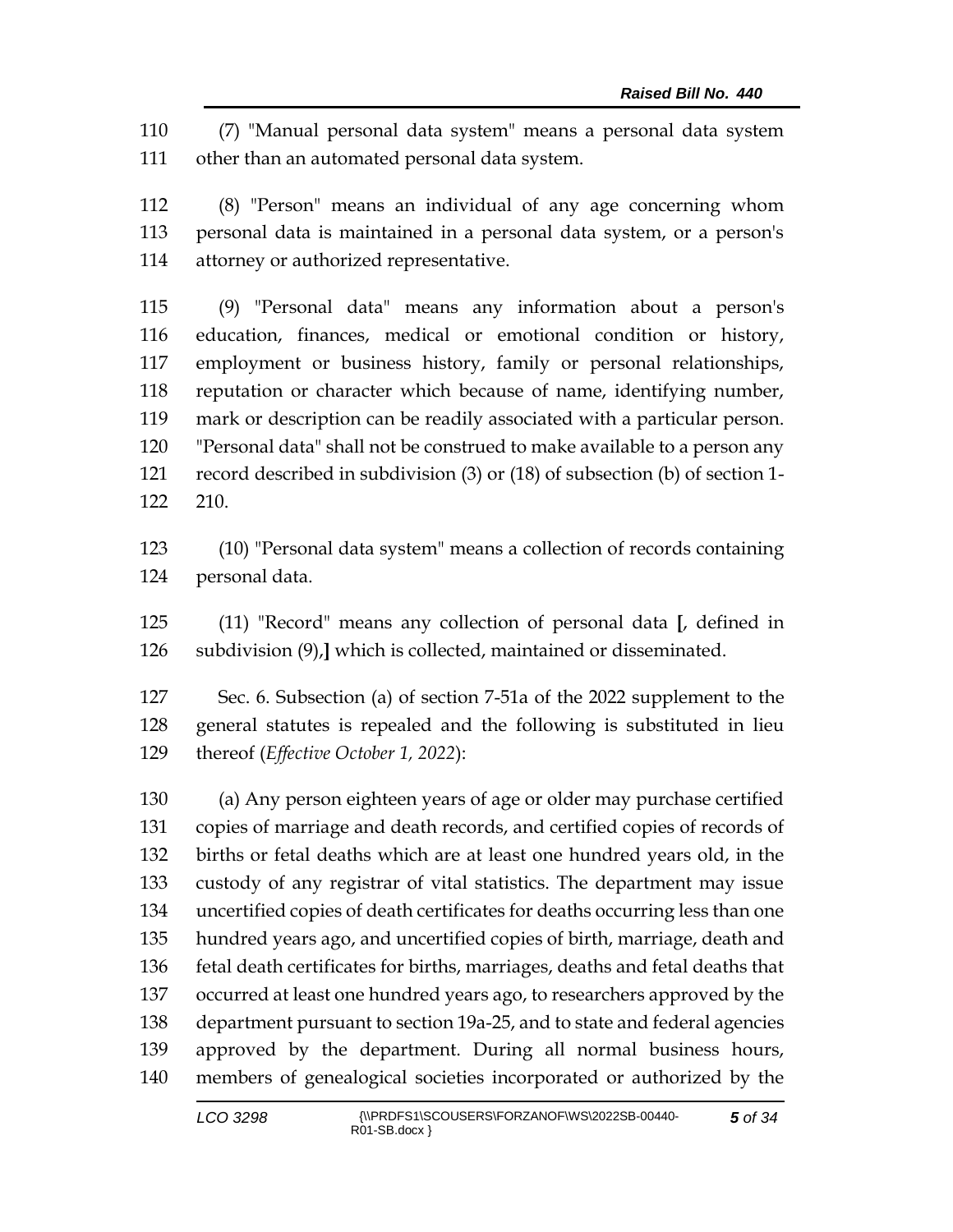Secretary of the State to do business or conduct affairs in this state shall (1) have full access to all vital records in the custody of any registrar of vital statistics, including certificates, ledgers, record books, card files, indexes and database printouts, except for those records containing Social Security numbers protected pursuant to 42 USC 405 (c)(2)(C), and confidential files on adoptions, gender change, surrogacy agreements **[**,**]** and parentage, (2) be permitted to make notes from such records, (3) be permitted to purchase certified copies of such records, and (4) be permitted to incorporate statistics derived from such records in the publications of such genealogical societies. For all vital records containing Social Security numbers that are protected from disclosure pursuant to federal law, the Social Security numbers contained on such records shall be redacted from any certified copy of such records issued to a genealogist by a registrar of vital statistics.

 Sec. 7. Section 8-265c of the 2022 supplement to the general statutes, as amended by section 13 of public act 21-32, is repealed and the following is substituted in lieu thereof (*Effective January 1, 2023*):

 The authority shall require that occupancy of all housing financed or otherwise assisted under this chapter be open to all persons regardless of race, creed, color, national origin or ancestry, sex, **[**or**]** gender identity or expression or erased criminal history record information, as defined in section 46a-80a, and that the contractors and subcontractors engaged in the construction or rehabilitation of such housing shall take affirmative action to provide equal opportunity for employment without discrimination as to race, creed, color, national origin or ancestry, sex, gender identity or expression or erased criminal history record information.

 Sec. 8. Subsection (a) of section 22-4c of the 2022 supplement to the general statutes is repealed and the following is substituted in lieu thereof (*Effective October 1, 2022*):

 (a) The Commissioner of Agriculture may: (1) Adopt, amend or repeal, in accordance with the provisions of chapter 54, such standards,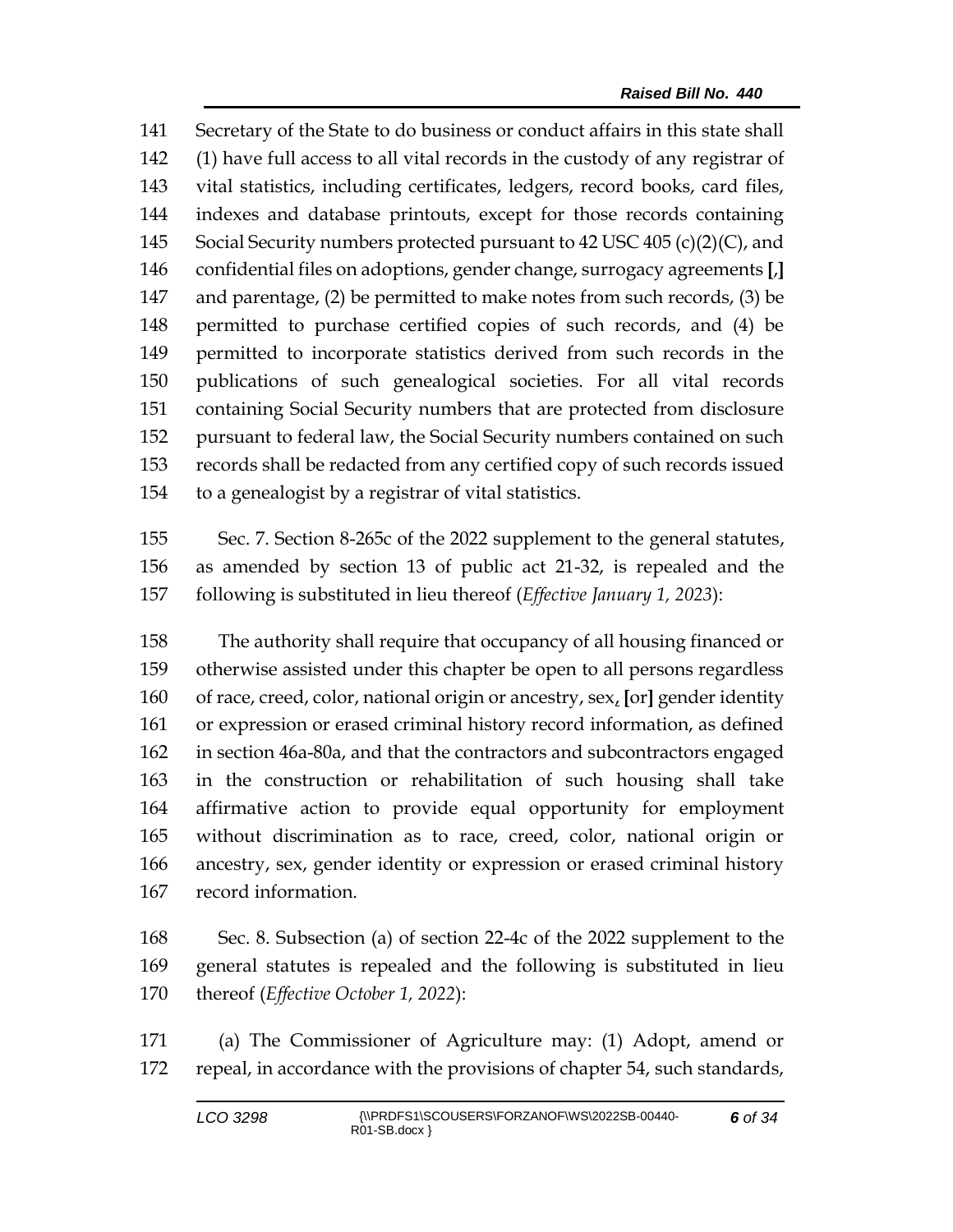criteria and regulations, and such procedural regulations as are necessary and proper to carry out the commissioner's functions, powers and duties; (2) enter into contracts with any person, firm, corporation or association to do all things necessary or convenient to carry out the functions, powers and duties of the department; (3) initiate and receive complaints as to any actual or suspected violation of any statute, regulation, permit or order administered, adopted or issued by the commissioner. The commissioner may hold hearings, administer oaths, take testimony and subpoena witnesses and evidence, enter orders and institute legal proceedings including, but not limited to, suits for injunctions and for the enforcement of any statute, regulation, order or permit administered, adopted or issued by the commissioner. The commissioner, or the commissioner's agent, may issue a citation in accordance with section 51-164n for any infraction or violation established in any provision of the general statutes that is under the commissioner's authority; (4) provide an advisory opinion, upon request of any municipality, state agency, tax assessor or any landowner as to what constitutes agriculture or farming pursuant to subsection (q) of section 1-1, or regarding classification of land as farm land or open space land pursuant to sections 12-107b to 12-107f, inclusive; (5) in accordance with constitutional limitations, enter at all reasonable times, without liability, upon any public or private property, except a private residence, for the purpose of inspection and investigation to ascertain possible violations of any statute, regulation, order or permit administered, adopted or issued by the commissioner and the owner, managing agent or occupant of any such property shall permit such entry, and no action for trespass shall lie against the commissioner for such entry, or the commissioner may apply to any court having criminal jurisdiction for a warrant to inspect such premises to determine compliance with any statute, regulation, order or permit or methods of manufacture or production ascertained by the commissioner during, or as a result of, any inspection, investigation or hearing; (6) undertake any studies, inquiries, surveys or analyses the commissioner may deem relevant, through the personnel of the department or in cooperation with any public or private agency, to accomplish the functions, powers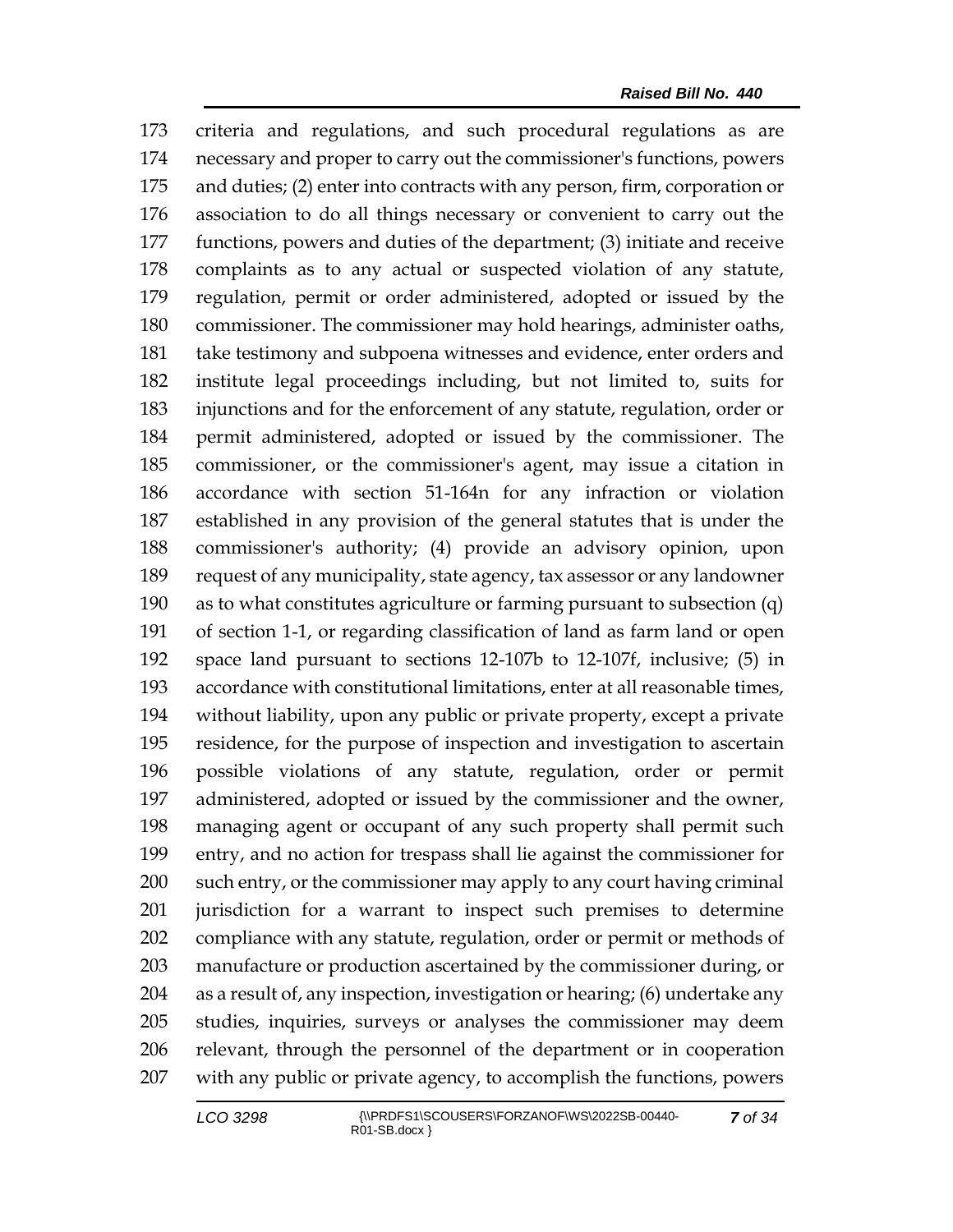and duties of the commissioner; (7) require the posting of sufficient performance bond or other security to assure compliance with any permit or order; (8) provide by notice printed on any form that any false statement made thereon or pursuant thereto is punishable as a criminal offense under section 53a-157b; and (9) by regulations adopted in accordance with the provisions of chapter 54, require the payment of a fee sufficient to cover the reasonable cost of acting upon an application for and monitoring compliance with the terms and conditions of any state or federal permit, license, registration, order, certificate or approval. Such costs may include, but are not limited to, the costs of (A) public notice, (B) reviews, inspections and testing incidental to the issuance of and monitoring of compliance with such permits, licenses, orders, certificates and approvals, and (C) surveying and staking boundary lines. The applicant shall pay the fee established in accordance with the provisions of this section prior to the final decision of the commissioner on the application. The commissioner may postpone review of an application until receipt of the payment.

 Sec. 9. Subdivision (2) of subsection (c) of section 27-103 of the 2022 supplement to the general statutes is repealed and the following is substituted in lieu thereof (*Effective October 1, 2022*):

 (2) All initial appointments to the board shall be made not later than December 1, 2021, and shall terminate on November **[**31**]** 30, 2023, or November **[**31**]** 30, 2024, as applicable, regardless of when the initial appointment was made. Any member of the board may serve more than one term.

 Sec. 10. Subsection (a) of section 30-89 of the 2022 supplement to the general statutes is repealed and the following is substituted in lieu thereof (*Effective October 1, 2022*):

 (a) Any person to whom the sale of alcoholic liquor is by law forbidden who purchases or attempts to purchase such liquor or who makes any false statement for the purpose of procuring such liquor shall be fined not less than two hundred dollars or more than five hundred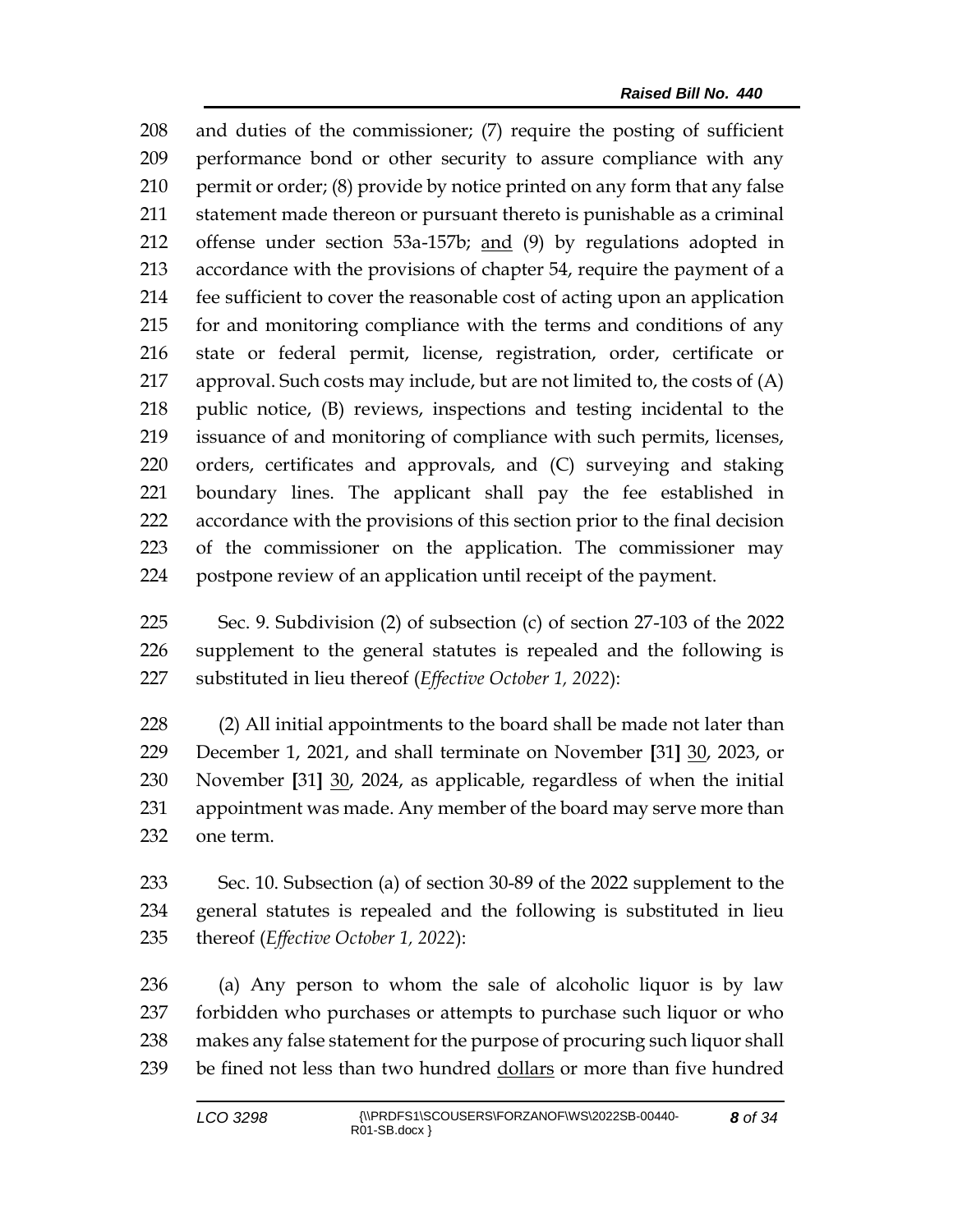dollars.

 Sec. 11. Section 31-232c of the general statutes is repealed and the following is substituted in lieu thereof (*Effective October 1, 2022*):

 Except when the result would be inconsistent with the other provisions of subsection (d) of section 31-222 and sections 31-231b, 31- 232b to 31-232k, inclusive, **[**31-236(a)(8)**]** subdivision (8) of subsection (a) of section 31-236 and section 31-250, as provided in the regulations of the administrator, the provisions of this chapter, which apply to claims for, or the payment of, regular benefits, including benefits for partial unemployment, shall apply to claims for, and the payment of, extended benefits.

 Sec. 12. Section 31-232h of the general statutes is repealed and the following is substituted in lieu thereof (*Effective October 1, 2022*):

 No individual shall receive both extended benefits and additional benefits during or in respect to the same week. An individual may become eligible to receive additional benefits under section 31-232a with respect to a week of unemployment only if he is not eligible to receive extended benefits under subsection (d) of section 31-222 and sections 31- 231b, 31-232b to 31-232k, inclusive, **[**31-236(a)(8)**]** subdivision (8) of 259 subsection (a) of section 31-236 and section 31-250 with respect to such week.

 Sec. 13. Section 31-232i of the general statutes is repealed and the following is substituted in lieu thereof (*Effective October 1, 2022*):

 In the administration of the provisions of subsection (d) of section 31- 222 and sections 31-231b, 31-232b to 31-232k, inclusive, **[**31-236(a)(8)**]** subdivision (8) of subsection (a) of section 31-236 and section 31-250, which are enacted to conform with the requirements of the Federal-State Extended Unemployment Compensation Act of 1970, the administrator shall take such action as may be necessary (1) to ensure that the provisions are so interpreted and applied as to meet the requirements of such federal act as interpreted by the United States Department of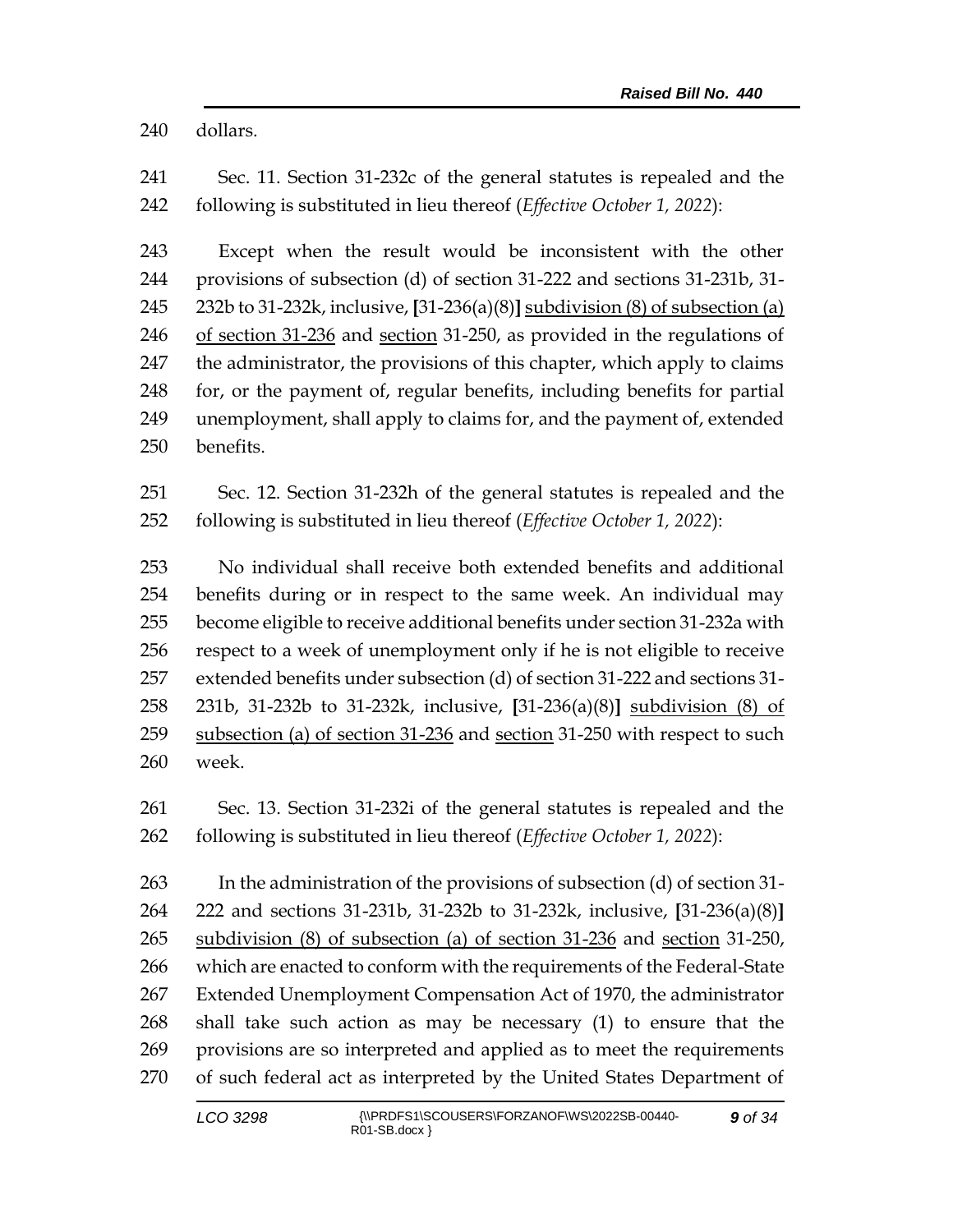Labor and (2) to secure to this state the full reimbursement of the federal share of extended benefits paid under said sections that are reimbursable under the federal act.

 Sec. 14. Subdivision (9) of subsection (a) of section 31-236 of the 2022 supplement to the general statutes is repealed and the following is substituted in lieu thereof (*Effective October 1, 2022*):

 (9) If the administrator finds that the individual has retired and that such retirement was voluntary, until the individual has again become employed and has been paid wages in an amount required as a condition of eligibility as set forth in subdivision (3) of subsection (a) of section 31-235; except that the individual is not ineligible on account of such retirement if the administrator finds (A) that the individual has retired because (i) such individual's work has become unsuitable considering such individual's physical condition and the degree of risk to such individual's health and safety, and (ii) such individual has requested of such individual's employer other work that is suitable, and (iii) such individual's employer did not offer such individual such work, or (B) that the individual has been involuntarily retired;

 Sec. 15. Subsection (b) of section 31-237d of the general statutes is repealed and the following is substituted in lieu thereof (*Effective October 1, 2022*):

 (b) In any appeal to the board the board or any of its members may hear the appeal, except that the full board shall hear and decide cases requiring the application of **[**subsection (a)(3)**]** subdivision (3) of subsection (a) of section 31-236 and cases in which a party has specifically requested in writing a hearing by the full board, provided the decision on all appeals shall be by a majority vote of the full board. The board shall approve or reject, by a majority vote, each request for a hearing before the full board in accordance with the criteria for granting such requests established in regulations adopted pursuant to section 31- 237g. In any case before the board, the board may delegate to a referee or other qualified employee of the appeals division the taking or hearing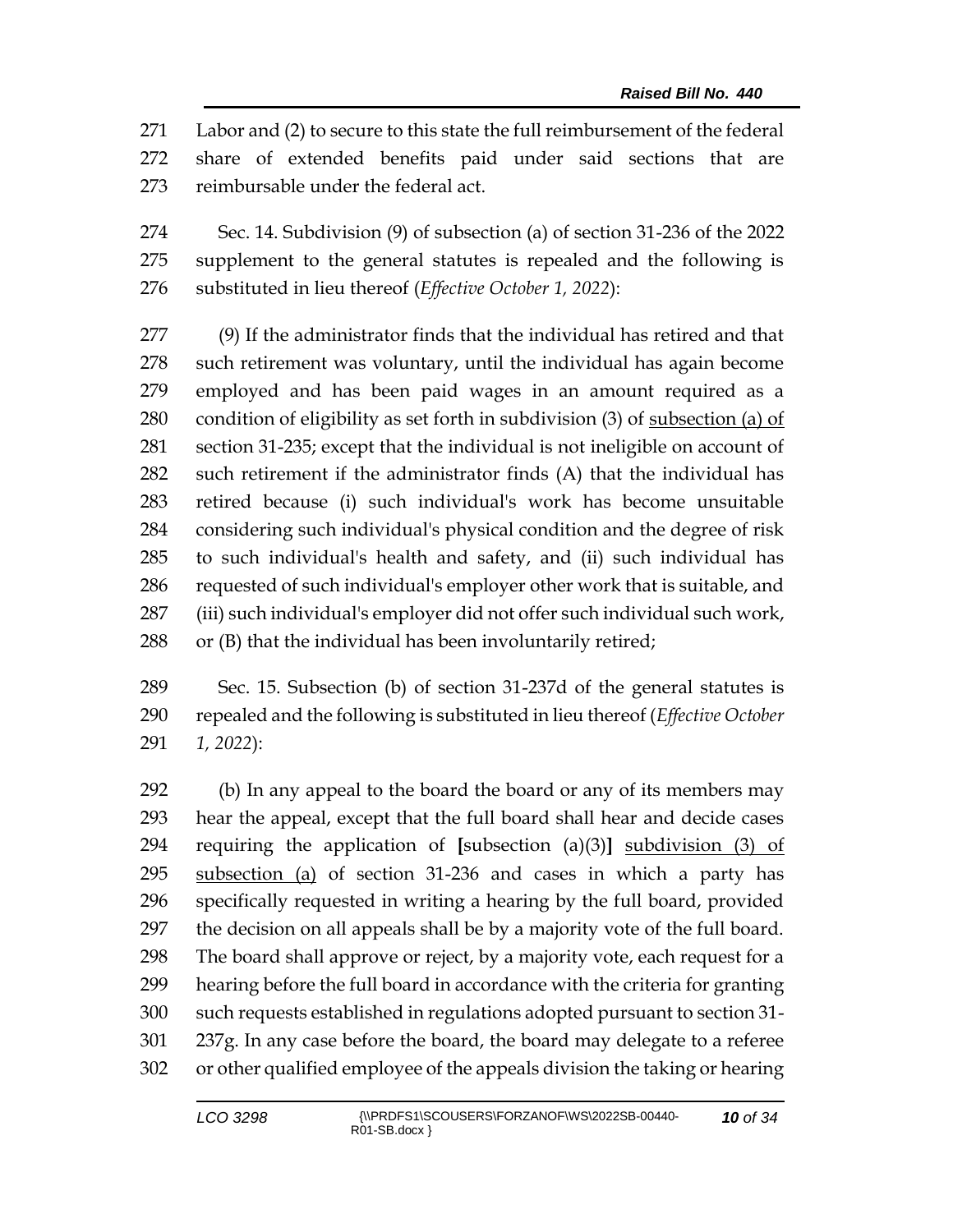of evidence.

 Sec. 16. Subdivision (1) of subsection (f) of section 31-374 of the general statutes is repealed and the following is substituted in lieu thereof (*Effective October 1, 2022*):

 (f) (1) Any employee or representative of employees who believes that there is a violation of an occupational safety or health standard or that there is an imminent danger of physical harm may request an inspection by giving notice to the commissioner or his authorized representative of such violation or danger. Any such notice shall be reduced to writing and shall set forth with reasonable particularity the grounds for the notice, and shall be signed by the employees or the representative of employees. A copy of such notice shall be provided to the employer or the employer's agent no later than the time of the inspection, provided, upon the request of the person giving such notice, his or her name and the names of individual employees referred to therein shall not appear in such copy or on any record published, released or made available pursuant to subsection (g) of this section. Upon the request of an individual employee whose name is not included in such notice, but who at any time provides information to the commissioner concerning the violation or danger alleged in such notice, the name of such individual employee shall not appear on any record published, released or made available pursuant to subsection (g) of this section. If upon receipt of such notification the commissioner determines there are reasonable grounds to believe that such violation or danger exists, he shall make an inspection in accordance with the provisions of this section as soon as practicable to determine if such violation or danger exists. Such inspection may be limited to the alleged violation or danger. If the commissioner determines there are no reasonable grounds to believe that such violation or danger exists, he shall notify the employer, employee or representative of employees in writing of such determination. Such notification shall not preclude future enforcement action if conditions change.

Sec. 17. Section 45a-186b of the 2022 supplement to the general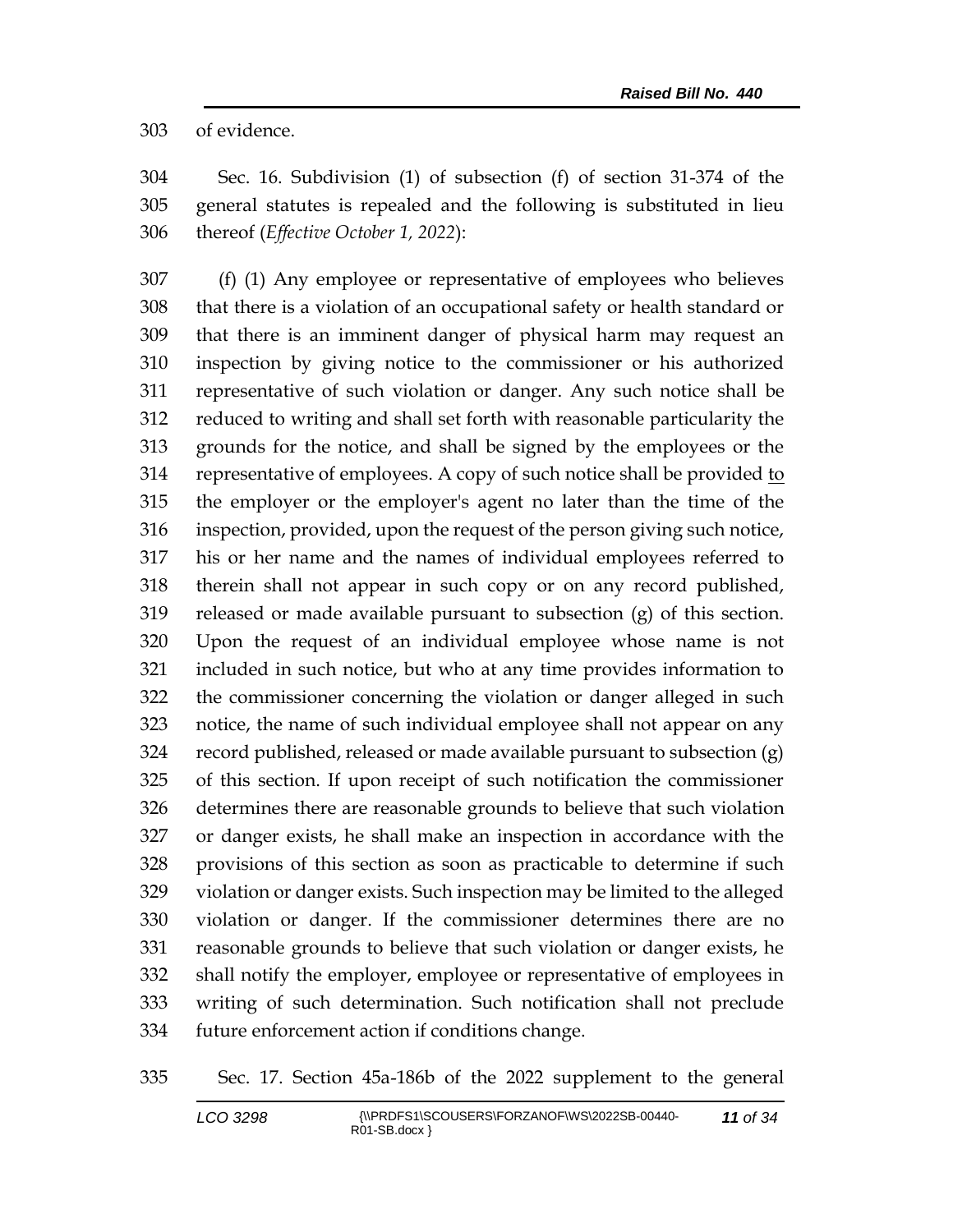statutes is repealed and the following is substituted in lieu thereof (*Effective October 1, 2022*):

 In an appeal taken under section 45a-186 from a matter heard on the record in the Probate Court under section 17a-498, 17a-543, 17a-543a, 17a-685 **[**,**]** or 19a-131b, sections 45a-644 to 45a-667v, inclusive, or section 51-72 or 51-73, the Superior Court shall not substitute its judgment for that of the Probate Court as to the weight of the evidence on questions of fact. The Superior Court shall affirm the decision of the Probate Court unless the Superior Court finds that substantial rights of the person appealing have been prejudiced because the findings, inferences, conclusions or decisions are: (1) In violation of the federal or state constitution or the general statutes, (2) in excess of the statutory authority of the Probate Court, (3) made on unlawful procedure, (4) affected by other error of law, (5) clearly erroneous in view of the reliable, probative and substantial evidence on the whole record, or (6) arbitrary or capricious or characterized by abuse of discretion or clearly unwarranted exercise of discretion. If the Superior Court finds such prejudice, the Superior Court shall sustain the appeal and, if appropriate, may render a judgment that modifies the Probate Court's order, denial or decree or remand the case to the Probate Court for further proceedings. For the purposes of this section, a remand is a final judgment.

 Sec. 18. Subdivision (2) of section 45a-604 of the 2022 supplement to the general statutes is repealed and the following is substituted in lieu thereof (*Effective October 1, 2022*):

 (2) "Father" means a man who is a parent as defined **[**by**]** in section 46b-451;

 Sec. 19. Subdivision (15) of section 46a-54 of the 2022 supplement to the general statutes is repealed and the following is substituted in lieu thereof (*Effective October 1, 2022*):

(15) To require an employer having three or more employees to (A)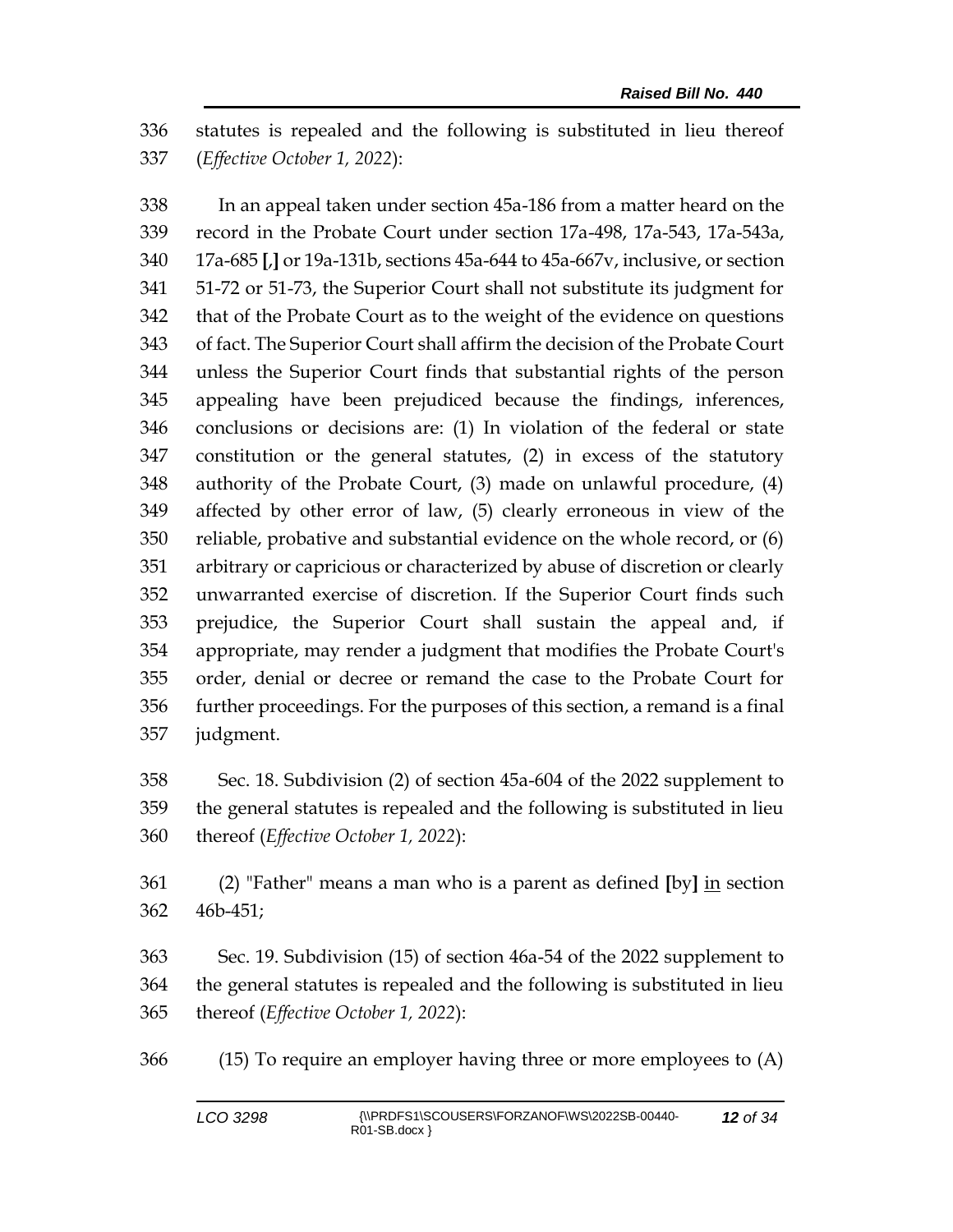post in a prominent and accessible location information concerning the illegality of sexual harassment and remedies available to victims of sexual harassment, (B) provide, not later than three months after the employee's start date with the employer, a copy of the information concerning the illegality of sexual harassment and remedies available to victims of sexual harassment to each employee by electronic mail with a subject line that includes the words "Sexual Harassment Policy" or words of similar import, if (i) the employer has provided an electronic mail account to the employee, or (ii) the employee has provided the employer with an electronic mail address, provided if an employer has not provided an electronic mail account to the employee, the employer shall post the information concerning the illegality of sexual harassment and remedies available to victims of sexual harassment on the employer's Internet web site, if the employer maintains such an Internet web site. An employer may comply with the requirements of this subparagraph, by providing an employee with the link to the commission's Internet web site concerning the illegality of sexual harassment and the remedies available to victims of sexual harassment by electronic mail, text message or in writing; and (C) provide two hours of training and education to employees within one year of October 1, 2019, provided any employer who has provided such training and education to any such employees after October 1, 2018, shall not be required to provide such training and education a second time. An employer having (i) three or more employees, shall provide such training and education to an employee hired on or after October 1, 2019, not later than six months after the date of his or her hire, provided the commission has developed and made available such training and education materials in accordance with the provisions of subdivision (8) of subsection (a) of section 46a-56; or (ii) less than three employees shall provide such training and education to all supervisory employees within one year of October 1, 2019, and to all new supervisory employees within six months of their assumption of a supervisory position, provided any employer who has provided such training and education to any such supervisory employees after October 1, 2018, shall not be required to provide such training and education a second time.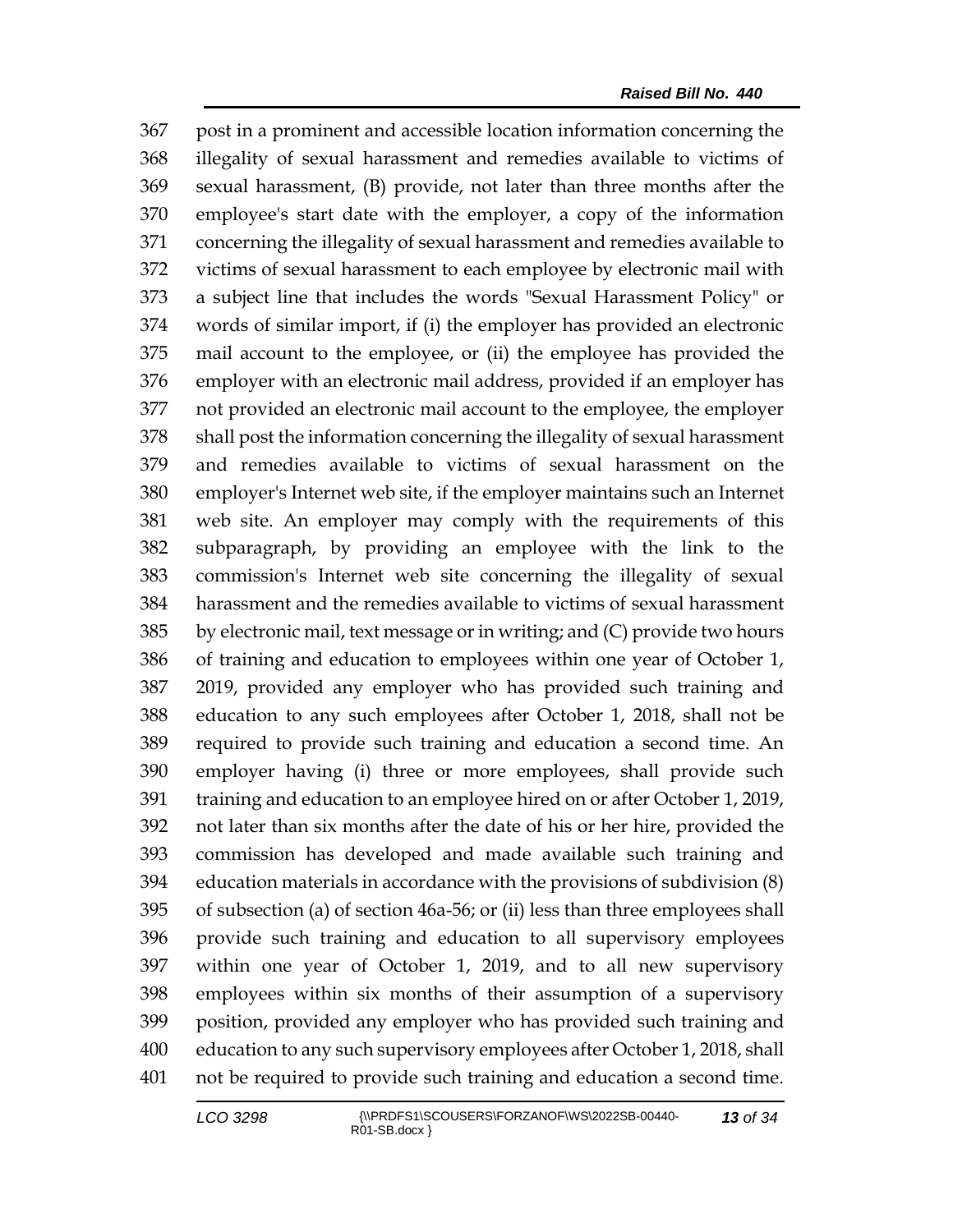Any supervisory employee hired on or after October 1, 2019, by an employer having less than three employees, shall receive such training and education not later than six months after the date of his or her hire, provided the commission has developed and made available such training and education materials in accordance with the provisions of subdivision (8) of subsection (a) of section 46a-56. Such training and education shall include information concerning the federal and state statutory provisions concerning sexual harassment and remedies available to victims of sexual harassment. If an employee has received in-person training provided by the commission or has taken the no cost online training provided by the commission on its Internet web site in accordance with the provisions of subdivision (8) of subsection (a) of section 46a-56 **[**,**]** while employed by a different employer within the two years preceding the date of hire, an employer may consider such prior training to satisfy the training requirements of this **[**section**]** subdivision. An employer who is required to provide training under this subdivision shall provide periodic supplemental training that updates all supervisory and nonsupervisory employees on the content of such training and education not less than every ten years. As used in this subdivision, "sexual harassment" has the same meaning as provided in subdivision (8) of subsection (b) of section 46a-60 and "employer" includes the General Assembly and "employee" means any individual employed by an employer, including an individual employed by such individual's parent, spouse or child;

 Sec. 20. Section 46a-79 of the 2022 supplement to the general statutes, as amended by section 30 of public act 21-32, is repealed and the following is substituted in lieu thereof (*Effective January 1, 2023*):

 The General Assembly finds that the public is best protected when criminal offenders are rehabilitated and returned to society prepared to take their places as productive citizens and that the ability of returned offenders to find meaningful employment is directly related to their normal functioning in the community. It is therefore the policy of this state to encourage all employers to give favorable consideration to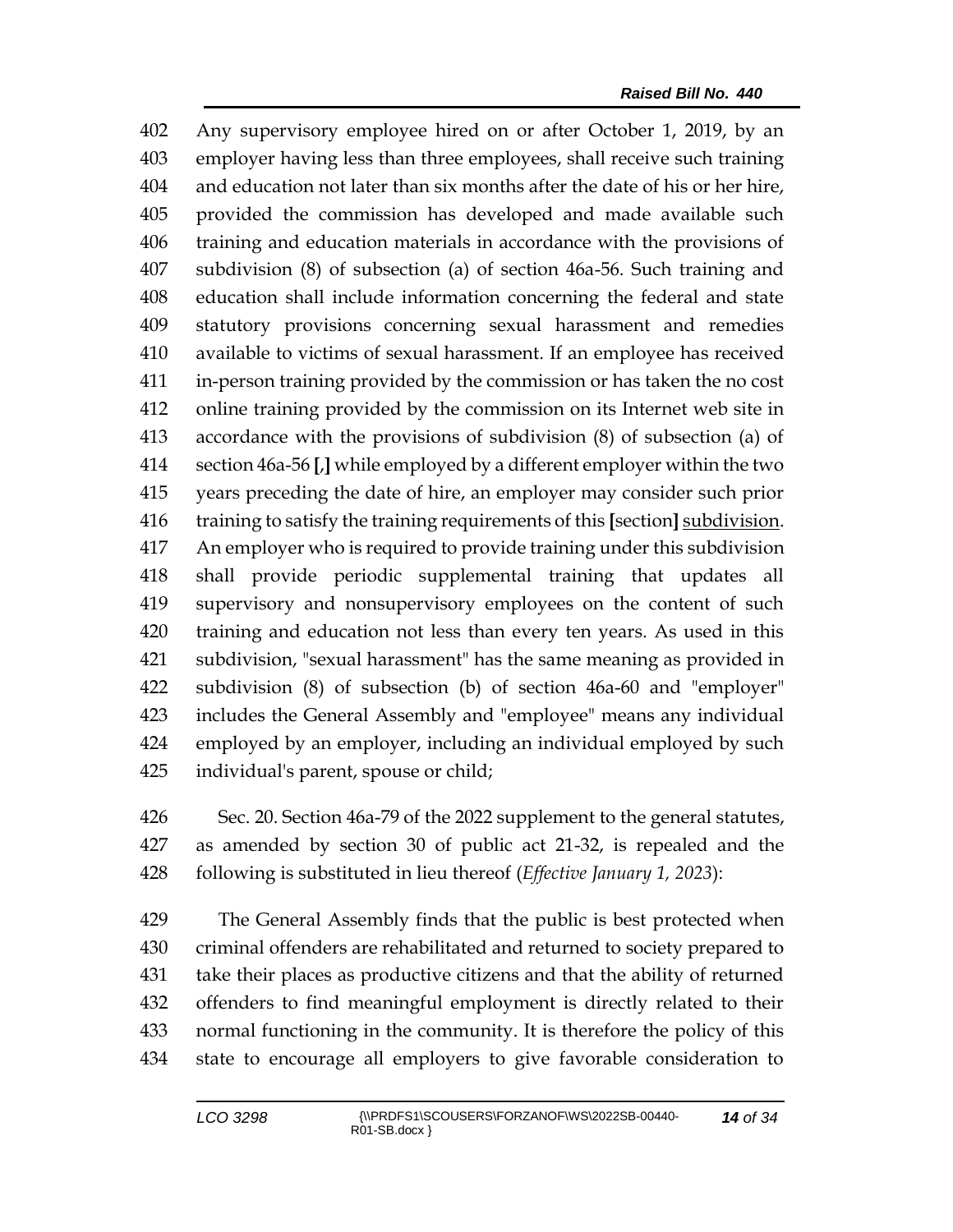providing jobs to qualified individuals, including those who may have conviction information, as defined in section 54-142g. Nothing in this section shall be construed to permit any employer to refuse to hire or employ or to bar or to discharge from employment or to discriminate 439 against an individual in compensation or in terms of employment on the basis of **[**that person's**]** such individual's erased criminal history record information, as defined in section 46a-80a.

 Sec. 21. Subsection (b) of section 46a-170 of the 2022 supplement to the general statutes is repealed and the following is substituted in lieu thereof (*Effective October 1, 2022*):

 (b) The council shall consist of the following members: (1) The Chief State's Attorney, or a designee; (2) the Chief Public Defender, or a designee; (3) the Commissioner of Emergency Services and Public Protection, or the commissioner's designee; (4) the Labor Commissioner, or the commissioner's designee; (5) the Commissioner of Social Services, or the commissioner's designee; (6) the Commissioner of Public Health, or the commissioner's designee; (7) the Commissioner of Mental Health and Addiction Services, or the commissioner's designee; (8) the Commissioner of Children and Families, or the commissioner's designee; (9) the Commissioner of Consumer Protection, or the commissioner's designee; (10) the director of the Basic Training Division of the Police Officer Standards and Training Council, or the director's designee; (11) the Child Advocate, or the Child Advocate's designee; (12) the Victim Advocate, or the Victim Advocate's designee; (13) a chairperson of the Commission on Women, Children, Seniors, Equity and Opportunity, or the chairperson's designee; (14) one representative of the Office of Victim Services of the Judicial Branch appointed by the Chief Court Administrator; (15) a municipal police chief appointed by the Connecticut Police Chiefs Association, or a designee; (16) the Commissioner of Education, or the commissioner's designee; (17) an adult victim of trafficking, appointed by the Governor; (18) a judge of the Superior Court, appointed by the Chief Court Administrator; (19) a state's attorney appointed by the Chief State's Attorney; (20) a public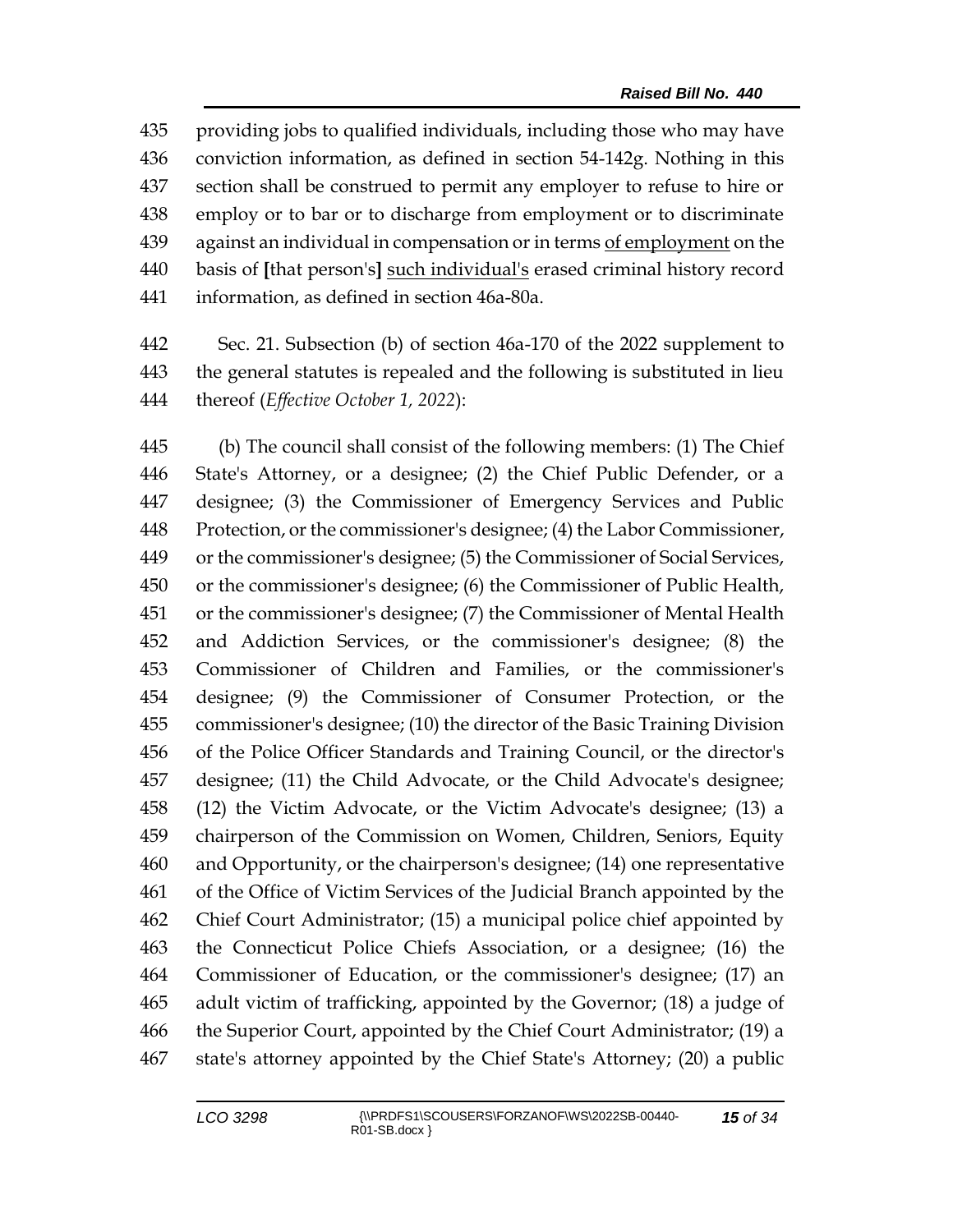defender appointed by the Chief Public Defender; and (21) fifteen public members appointed as follows: The Governor shall appoint three members, one of whom shall represent victims of commercial exploitation of children, one of whom shall represent sex trafficking victims who are children and one of whom shall represent a coalition of children's advocacy centers and multidisciplinary teams that are dedicated to serving child abuse victims and their families, the president pro tempore of the Senate shall appoint two members, one of whom shall represent the Connecticut Alliance to End Sexual Violence and one of whom shall represent an organization that provides civil legal services to low-income individuals, the speaker of the House of Representatives shall appoint two members, one of whom shall represent the Connecticut Coalition Against Domestic Violence and one of whom shall represent the Connecticut Lodging Association, the majority leader of the Senate shall appoint two members, one of whom shall represent an organization that deals with behavioral health needs of women and children and one of whom shall represent the Connecticut Coalition to **[**end**]** End Homelessness, the majority leader of the House of Representatives shall appoint two members, one of whom shall represent an organization that advocates on social justice and human rights issues and one of whom shall represent the Connecticut Criminal Defense Lawyers Association, the minority leader of the Senate shall appoint two members, one of whom shall represent the Connecticut Immigrant and Refugee Coalition and one of whom shall represent massage therapists, and the minority leader of the House of Representatives shall appoint two members, one of whom shall represent the Motor Transport Association of Connecticut, Inc. and one of whom shall represent an organization that works with adult victims of trafficking.

 Sec. 22. Subsection (b) of section 46b-1 of the 2022 supplement to the general statutes is repealed and the following is substituted in lieu thereof (*Effective October 1, 2022*):

(b) As used in this title, "domestic violence" means: (1) A continuous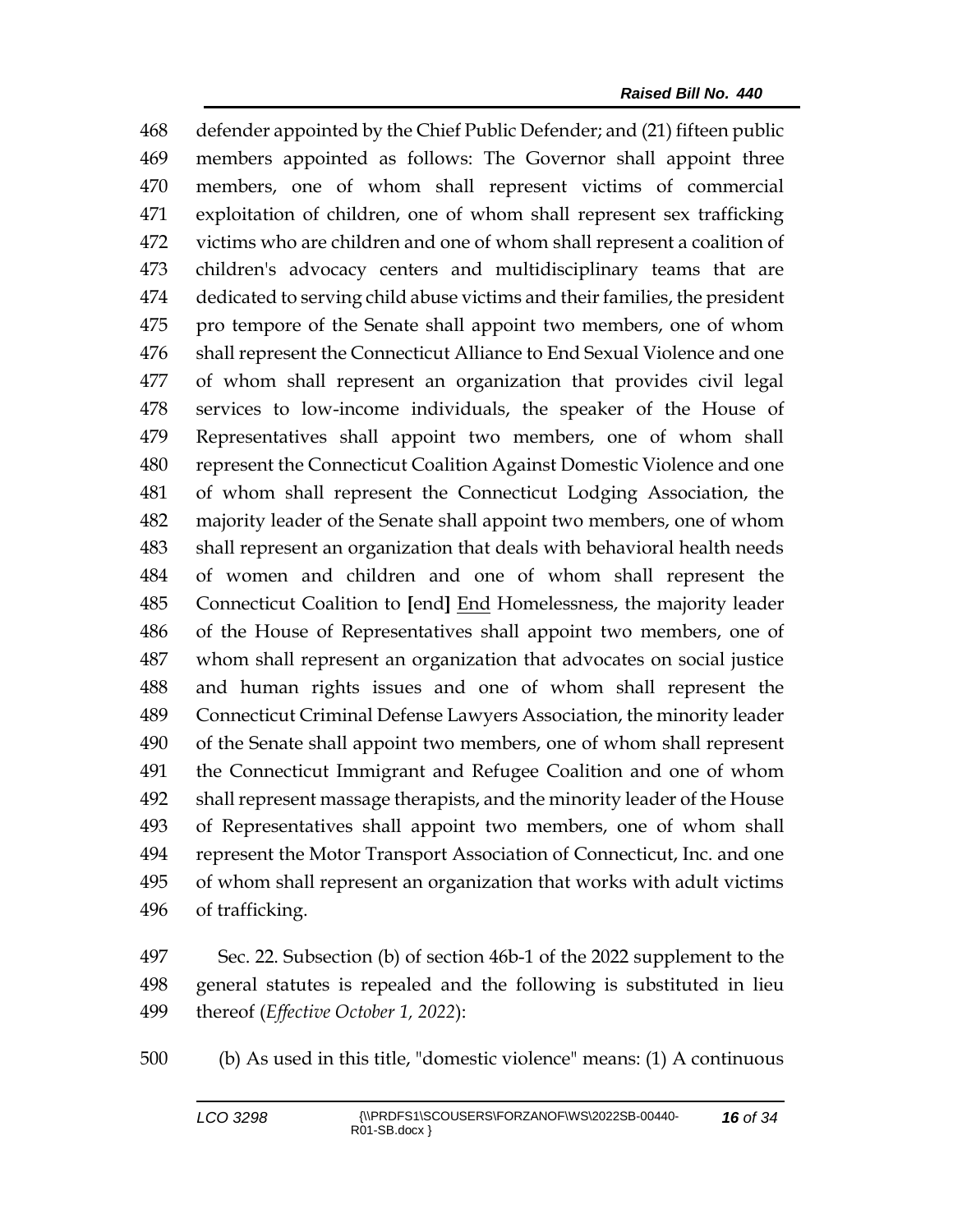threat of present physical pain or physical injury against a family or household member, as defined in section 46b-38a; (2) stalking, including, but not limited to, stalking as described in section 53a-181d, of such family or household member; (3) a pattern of threatening, including, but not limited to, a pattern of threatening as described in section 53a-62, of such family or household member or a third party that intimidates such family or household member; or (4) coercive control of such family or household member, which is a pattern of behavior that in purpose or effect unreasonably interferes with a person's free will and personal liberty. "Coercive control" includes, but is not limited to, unreasonably engaging in any of the following:

 (A) Isolating the family or household member from friends, relatives or other sources of support;

(B) Depriving the family or household member of basic necessities;

 (C) Controlling, regulating or monitoring the family or household member's movements, communications, daily behavior, finances, economic resources or access to services;

 (D) Compelling the family or household member by force, threat or intimidation, including, but not limited to, threats based on actual or suspected immigration status, to (i) engage in conduct from which such family or household member has a right to abstain, or (ii) abstain from conduct that such family or household member has a right to pursue;

 (E) Committing or threatening to commit cruelty to animals that intimidates the family or household member; or

 (F) Forced sex acts, or threats of a sexual nature, including, but not limited to, threatened acts of sexual conduct, threats based on a person's sexuality or threats to release sexual images.

 Sec. 23. Subsection (a) of section 46b-15e of the 2022 supplement to the general statutes, as amended by section 2 of public act 21-67, is repealed and the following is substituted in lieu thereof (*Effective June 1,*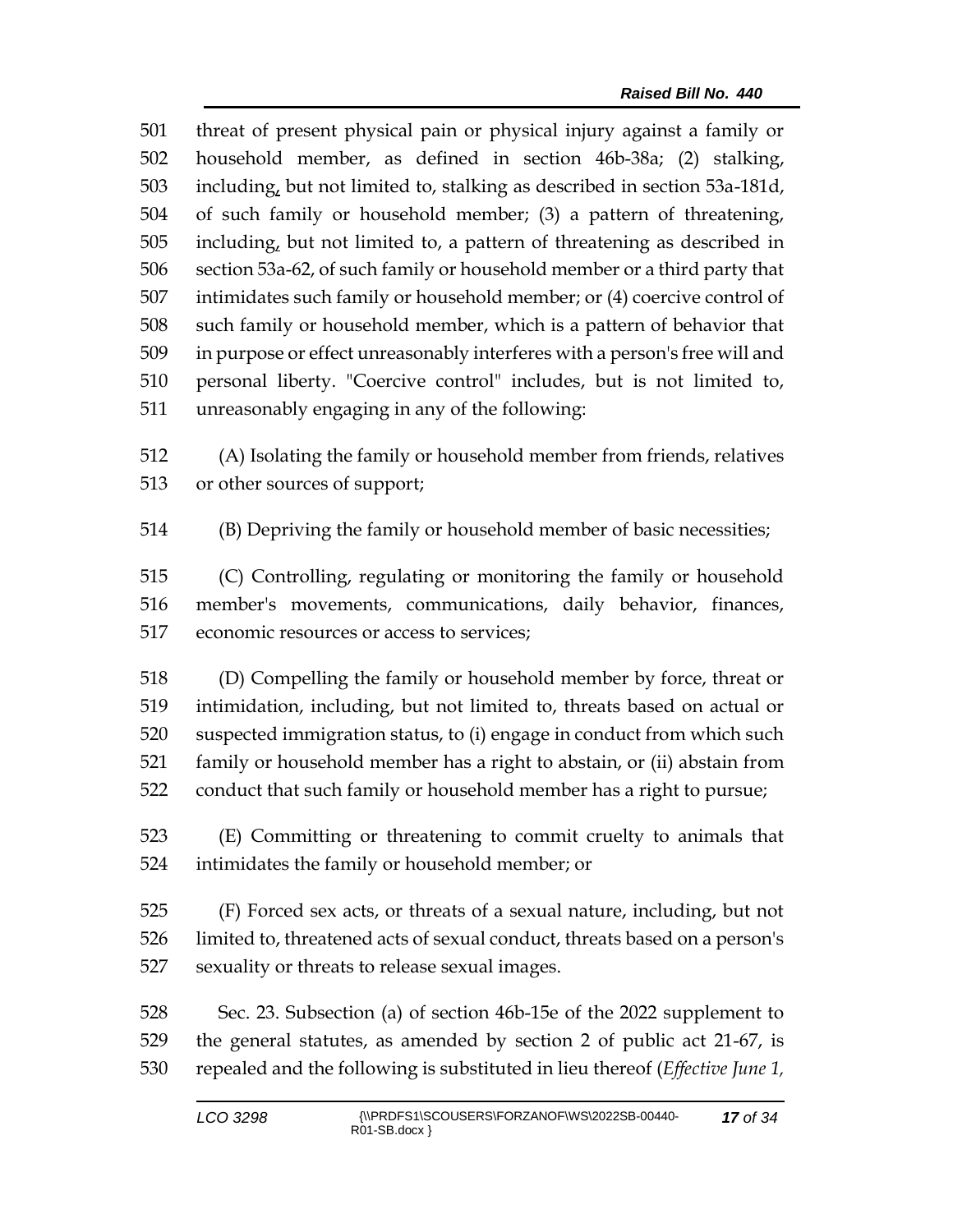*2022*):

 (a) (1) The **[**office**]** Office of the Chief Court Administrator shall revise and simplify the process for filing an application for relief under section 46b-15. The **[**office**]** Office of the Chief Court Administrator shall ensure that any person seeking to file an application for relief is provided with a one-page, plain language explanation of how to apply for relief under section 46b-15.

 (2) The **[**office**]** Office of the Chief Court Administrator shall develop and make available to the public educational materials concerning the risk protection order and warrant processes set forth in section 29-38c relating to a person who poses a risk of imminent personal injury to himself or herself or to another person. The **[**office**]** Office of the Chief Court Administrator shall develop and make available to the public in hard copy and electronically on the Internet web site of the Judicial Branch a form to enable a family or household member or medical professional, each as defined in section 29-38c, to apply to have a risk protection order investigation ordered and a one-page, plain language explanation of how to apply for such order. The form shall contain questions designed to solicit information significant to a determination. The public educational materials and form shall prominently advise the applicant that a risk protection order or warrant may be sought through and with the assistance of a municipal or state police agency or a state's attorney's office, and of the benefits of doing so.

 Sec. 24. Subsection (b) of section 46b-16a of the 2022 supplement to the general statutes is repealed and the following is substituted in lieu thereof (*Effective October 1, 2022*):

 (b) The application shall be accompanied by an affidavit made by the applicant under oath that includes a statement of the specific facts that form the basis for relief. If the applicant attests that disclosure of the applicant's location information would jeopardize the health, safety or liberty of the applicant or the applicant's children, the applicant may request, on a form prescribed by the Chief Court Administrator, that his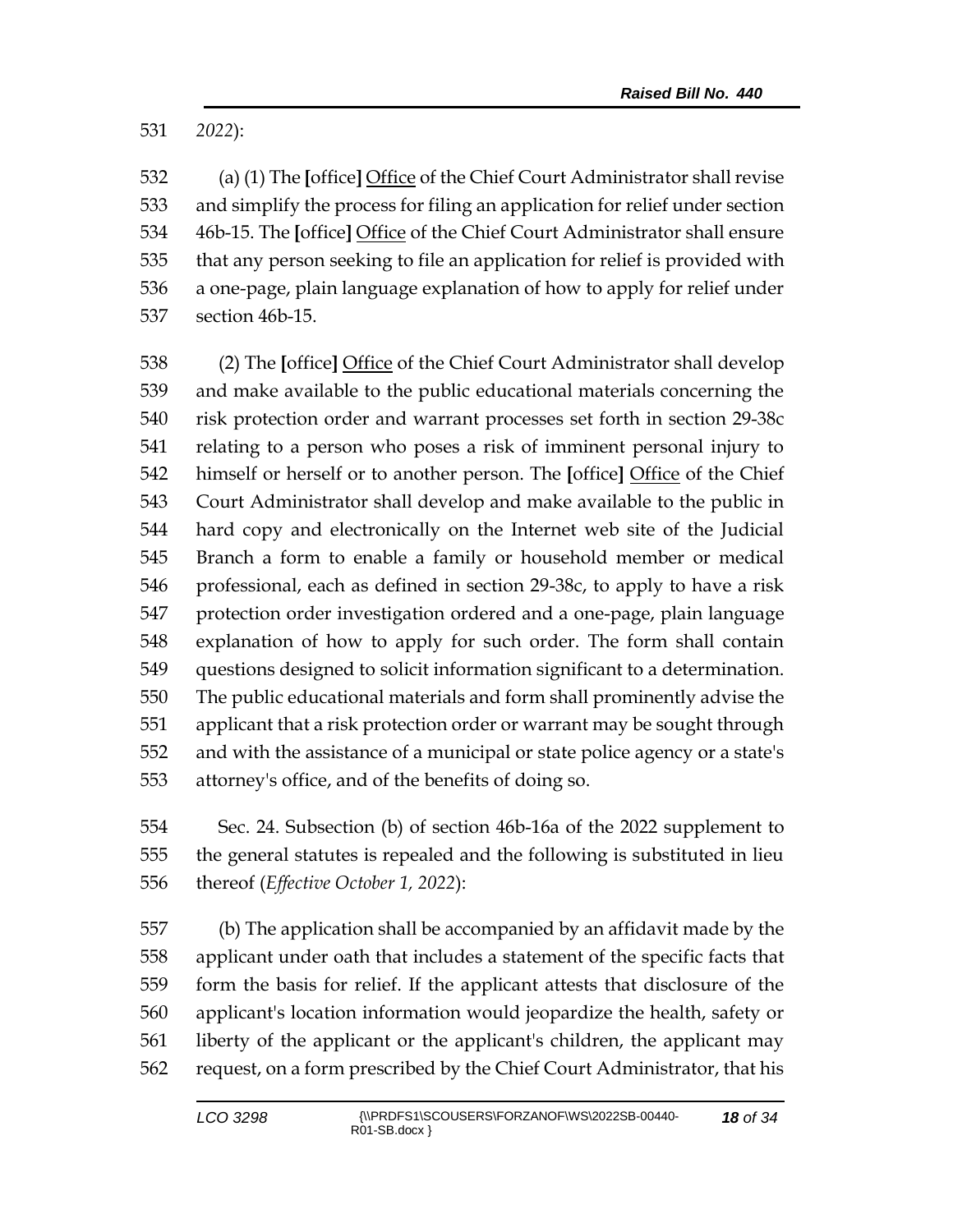or her location information not be disclosed. Upon receipt of the application, if the allegations set forth in the affidavit meet the requirements of subsection (a) of this section, the court shall schedule a hearing not later than fourteen days from the date of the application. If a postponement of a hearing on the application is requested by either party, no ex parte order shall be continued except upon agreement of the parties or by order of the court for good cause shown. If the court is closed on the scheduled hearing date, the hearing shall be held on the next day the court is open and any ex parte order that was issued shall remain in effect until the date of such hearing. If the applicant is under eighteen years of age, a parent, guardian or responsible adult who brings the application as next friend of the applicant may not speak on the applicant's behalf at such hearing unless there is good cause shown as to why the applicant is unable to speak on his or her own behalf, except that nothing in this subsection shall preclude such parent, guardian or responsible adult from testifying as a witness at such hearing. If the court finds that there are reasonable grounds to believe that the respondent has committed acts constituting grounds for issuance of an order under this section and will continue to commit such acts, or acts designed to intimidate or retaliate against the applicant, the court, in its discretion, may make such orders as it deems appropriate for the protection of the applicant. If the court finds that there are reasonable grounds to believe that an imminent danger exists to the applicant, the court may issue an ex parte order granting such relief as it deems appropriate. In making such orders, the court, in its discretion, may consider relevant court records if the records are available to the public from a clerk of the Superior Court or on the Judicial Branch's Internet web site. Such orders may include, but are not limited to, an order enjoining the respondent from: (1) Imposing any restraint upon the person or liberty of the applicant; (2) threatening, harassing, assaulting, molesting, sexually assaulting or attacking the applicant; and (3) entering the dwelling of the applicant.

 Sec. 25. Subdivision (5) of subsection (m) of section 46b-231 of the 2022 supplement to the general statutes is repealed and the following is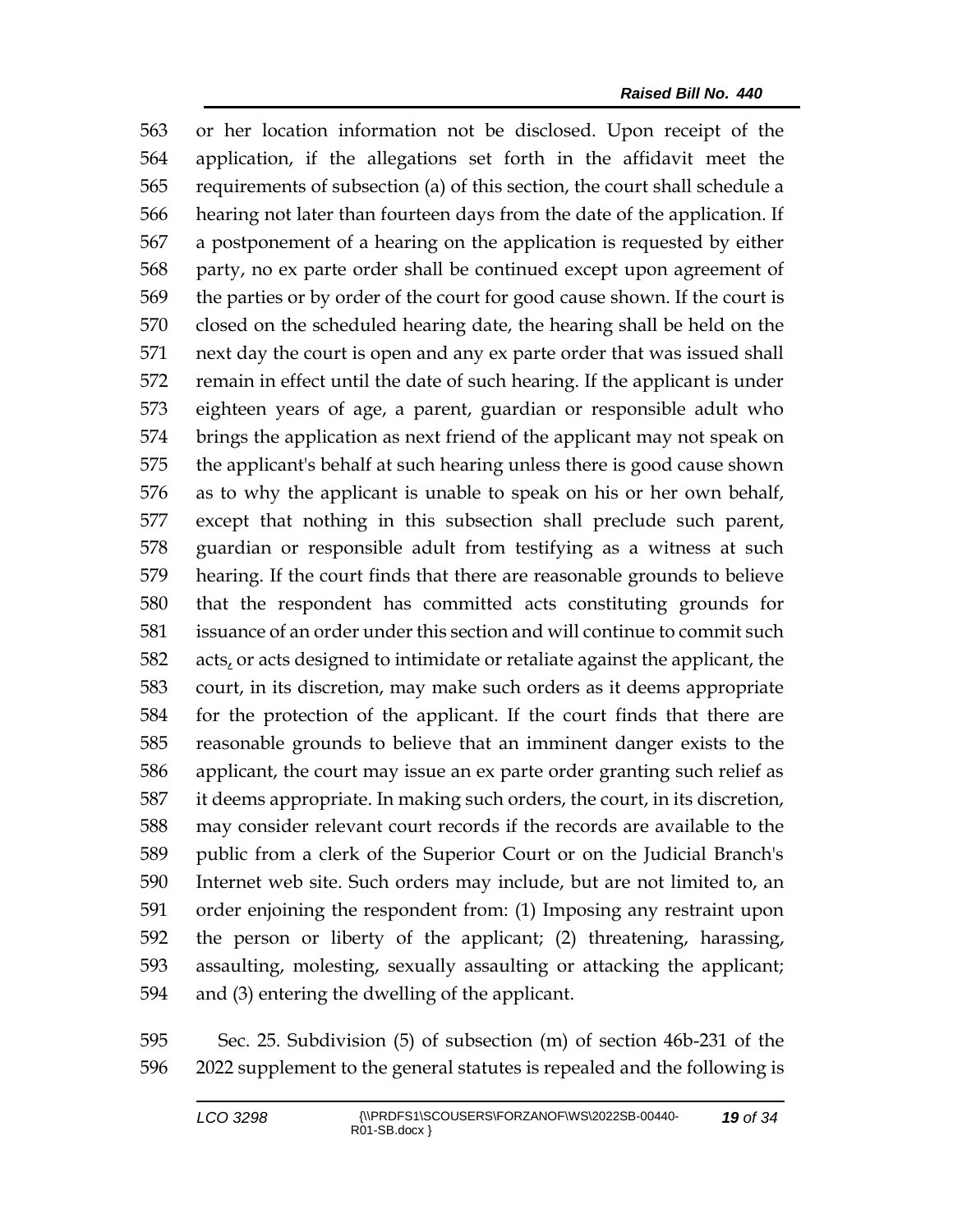substituted in lieu thereof (*Effective October 1, 2022*):

 (5) Venue for proceedings to establish parentage in IV-D support cases shall be in accordance with the provisions of subsection **[**(d)**]** (e) of section 46b-461, as amended by this act. The matter shall be heard and determined by a family support magistrate in accordance with the provisions of chapter 815y.

 Sec. 26. Subdivisions (4) and (5) of subsection (s) of section 46b-231 of the 2022 supplement to the general statutes are repealed and the following is substituted in lieu thereof (*Effective October 1, 2022*):

 (4) Review child support orders (A) in non-TFA IV-D support cases (i) at the request of either parent or custodial party subject to a support order, or (ii) upon receipt of information indicating a substantial change in circumstances of any party to the support order, (B) in TFA cases, at the request of the Office of Child Support Services, or (C) as necessary to comply with federal requirements for the child support enforcement program mandated by Title IV-D of the Social Security Act, and initiate an action before a family support magistrate to modify such support order if it is determined upon such review that the order substantially deviates from the child support guidelines established pursuant to section 46b-215a. A requesting party under subparagraph (A)(i) or (B) of this subdivision shall have a right to such review every three years without proving a substantial change in circumstances, but more frequent reviews shall be made only if such requesting party demonstrates a substantial change in circumstances. There shall be a rebuttable presumption that any deviation of less than fifteen per cent from the child support guidelines is not substantial and any deviation of fifteen per cent or more from the guidelines is substantial. Modification may be made of such support order without regard to whether the order was issued before, on or after May 9, 1991. In determining whether to modify a child support order based on a substantial deviation from such child support guidelines, consideration shall be given to the division of real and personal property between the parties set forth in any final decree entered pursuant to chapter 815j and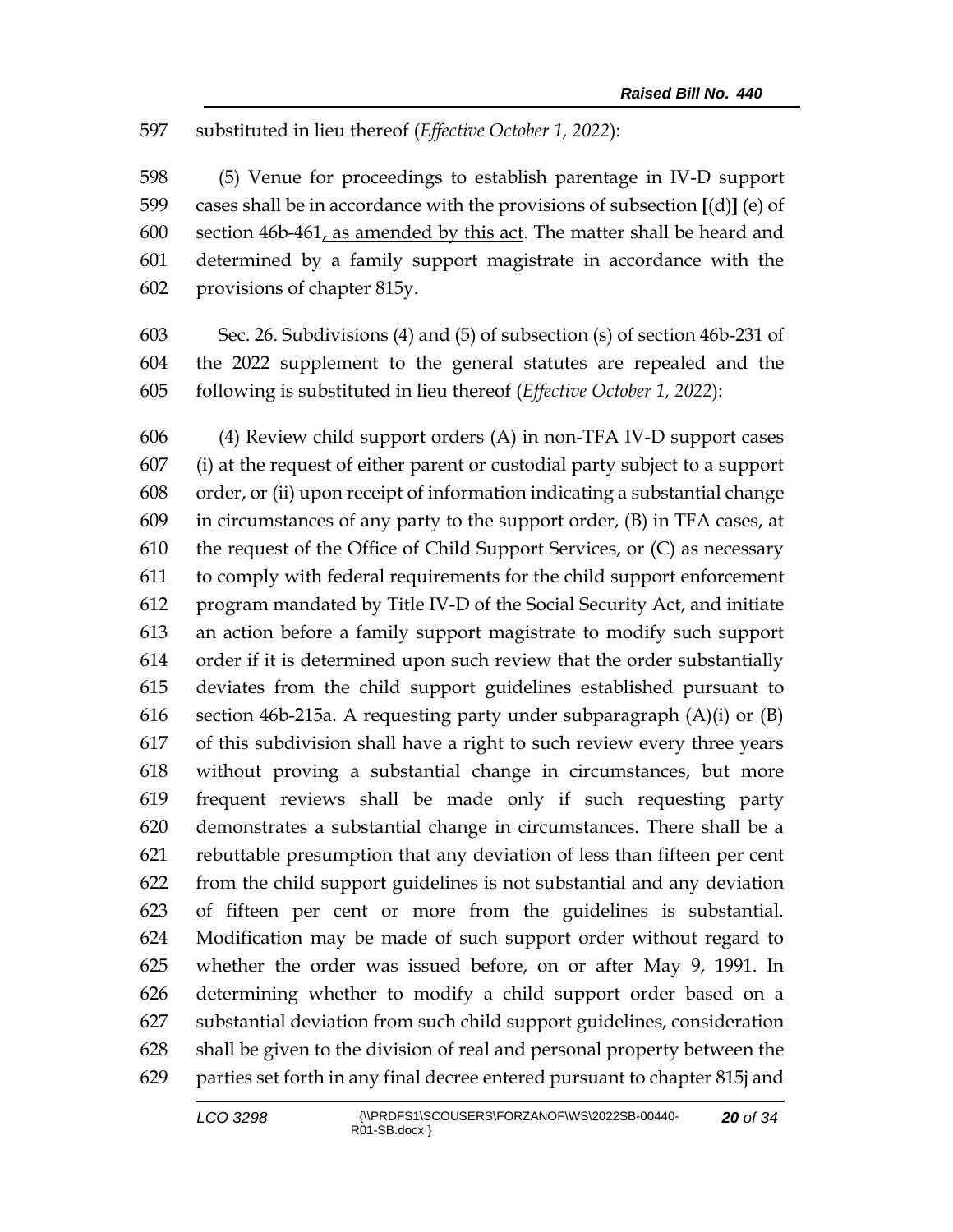the benefits accruing to the child as the result of such division. No order for periodic payment of support may be subject to retroactive modification, except that the family support magistrate may order modification with respect to any period during which there is a pending motion for modification of a support order from the date of service of notice of such pending motion to the opposing party pursuant to section 52-50; **[**.**]** and

 (5) In proceedings before the Family Support Magistrate Division under the Uniform Interstate Family Support Act (A) perform clerical, administrative and other nonjudicial functions on behalf of the Family Support Magistrate Division; (B) maintain a registry of support orders and judgments; and (C) assist the IV-D agency in performing its functions under sections 46b-398 to 46b-410, inclusive.

 Sec. 27. Subsection (e) of section 46b-461 of the 2022 supplement to the general statutes is repealed and the following is substituted in lieu thereof (*Effective October 1, 2022*):

646 (e) In IV-D support cases, as defined in section 46b-231, as amended by this act, and in petitions brought under sections 46b-301 to 46b-425, inclusive, venue for a proceeding to adjudicate parentage is in the Family Support Magistrate Division serving the judicial district where the parent who gave birth or the alleged parent resides.

 Sec. 28. Subsection (e) of section 46b-489 of the 2022 supplement to the general statutes is repealed and the following is substituted in lieu thereof (*Effective October 1, 2022*):

 (e) A presumption of parentage under subdivision (3) of subsection (a) of section 46b-488, can be challenged if such other parent openly held out the child as the presumed parent's child due to duress, coercion or threat of harm. Evidence of duress, coercion or threat of harm may include: (1) Whether within the ten-year period preceding the date of the proceeding, the presumed parent: (A) Has been convicted of domestic assault, sexual assault or sexual exploitation of the child or a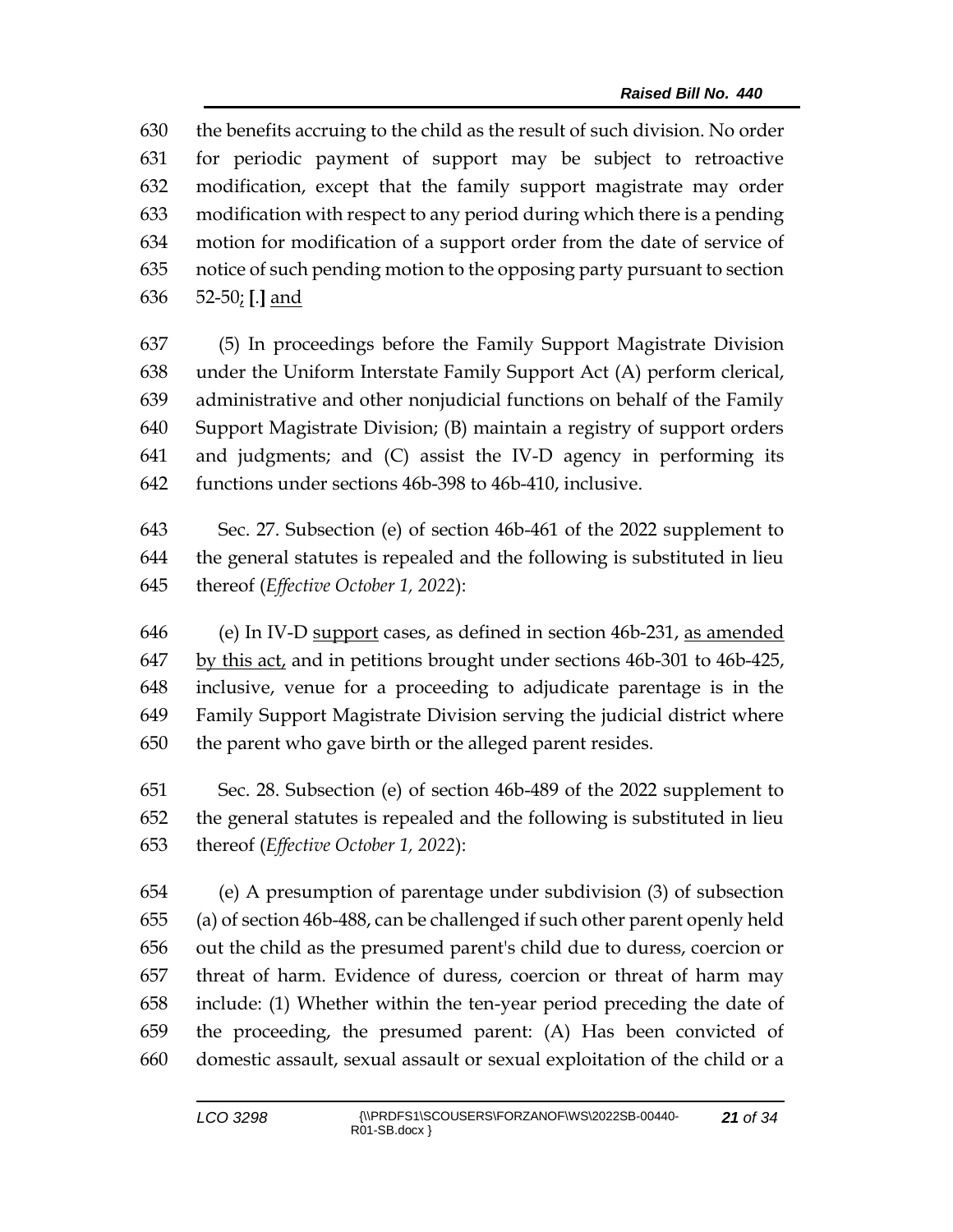parent of the child; (B) has been convicted of a family violence crime, as defined in section 46b-38a; (C) is or has been subject to an order of protection pursuant to **[**sections**]** section 46b-15, 46b-16a, as amended by this act, 46b-38c **[**,**]** or 54-1k; (D) was found to have committed abuse against the child or a parent of the child; or (E) was substantiated for abuse against the child or a parent of the child; (2) a sworn affidavit from a domestic violence counselor or sexual assault counselor, as defined in section 52-146k, provided the person who had confidential communications with the domestic violence counselor or sexual assault counselor has waived the privilege, in which case disclosure shall be made pursuant to section 52-146k; or (3) other credible evidence of abuse against the parent of the child or the child, including, but not limited to, the parent's or child's sworn affidavit or an affidavit from a social service provider, health care provider, clergy person, attorney, or other professional from whom the parent or child sought assistance regarding the abuse.

 Sec. 29. Subsection (b) of section 46b-490 of the 2022 supplement to the general statutes is repealed and the following is substituted in lieu thereof (*Effective October 1, 2022*):

 (b) A parent of the child may use evidence of duress, coercion or threat of harm to contest an allegation that the parent fostered or supported a bonded and dependent relationship as described in subdivision (6) of subsection (a) of this section. Such evidence may include: (1) Whether within a ten-year period preceding the date of the proceeding, the person seeking to be adjudicated a de facto parent: (A) Has been convicted of domestic assault, sexual assault or sexual exploitation of the child or a parent of the child; (B) has been convicted of a family violence crime, as defined in section 46b-38a; (C) is or has been subject to an order of protection pursuant to **[**sections**]** section 46b- 15, 46b-16a, as amended by this act, 46b-38c **[**,**]** or 54-1k; (D) was found 691 to have committed abuse against the child or a parent of the child; or  $(E)$  was substantiated for abuse against the child or a parent of the child; (2) a sworn affidavit from a domestic violence counselor or sexual assault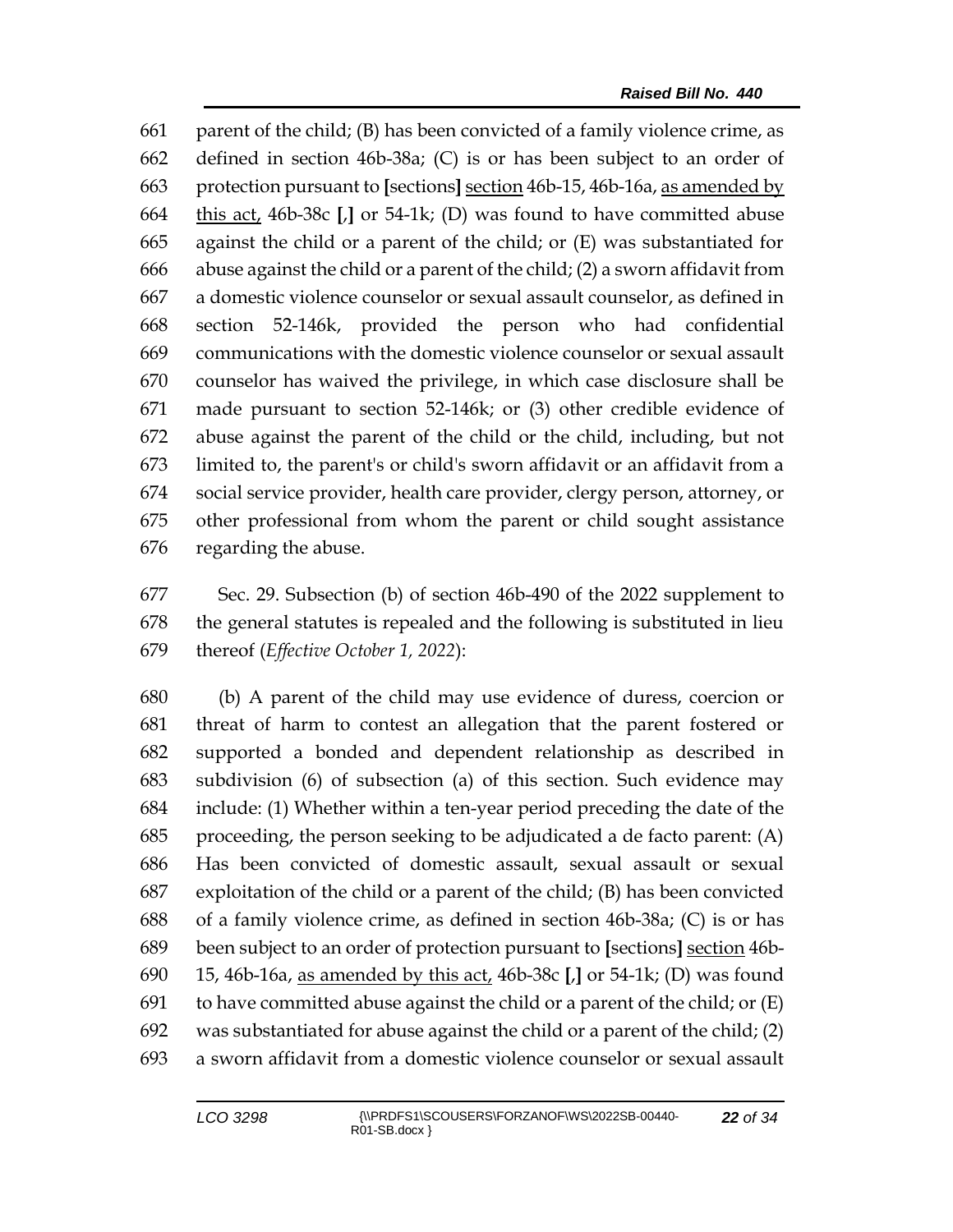counselor, as defined in section 52-146k, provided the person who had confidential communications with the domestic violence counselor or sexual assault counselor has waived the privilege, in which case disclosure shall be made pursuant to section 52-146k; or (3) other credible evidence of abuse against the parent of the child or the child, including, but not limited to, the parent's or child's sworn affidavit or an affidavit from a social service provider, health care provider, clergy person, attorney, or other professional from whom the parent or child sought assistance regarding the abuse.

 Sec. 30. Subsection (c) of section 51-217 of the 2022 supplement to the general statutes is repealed and the following is substituted in lieu thereof (*Effective October 1, 2022*):

 (c) The Jury Administrator shall have the authority to establish and maintain a list of persons to be excluded from the summoning process, which shall consist of (1) persons who are disqualified from serving on jury duty on a permanent basis due to a disability for which a licensed physician, a physician assistant or an advanced practice registered nurse has submitted a letter stating the physician's, physician assistant's or advanced practice registered nurse's opinion that such disability permanently prevents the person from rendering satisfactory jury service, (2) persons seventy-five years of age or older who have requested not to be summoned, (3) elected officials enumerated in subdivision (4) of subsection (a) of this section and judges enumerated in subdivision (5) of subsection (a) of this section during their term of office, and (4) persons excused from jury service pursuant to section 51- 217a who have not requested to be summoned for jury service pursuant to said section. Persons requesting to be excluded pursuant to subdivisions (1) and (2) of this subsection **[**must**]** shall provide the Jury Administrator with their names, addresses, dates of birth and federal Social Security numbers for use in matching. The request to be excluded may be rescinded at any time with written notice to the Jury Administrator.

```
726 Sec. 31. Subsection (a) of section 51-277a of the 2022 supplement to
```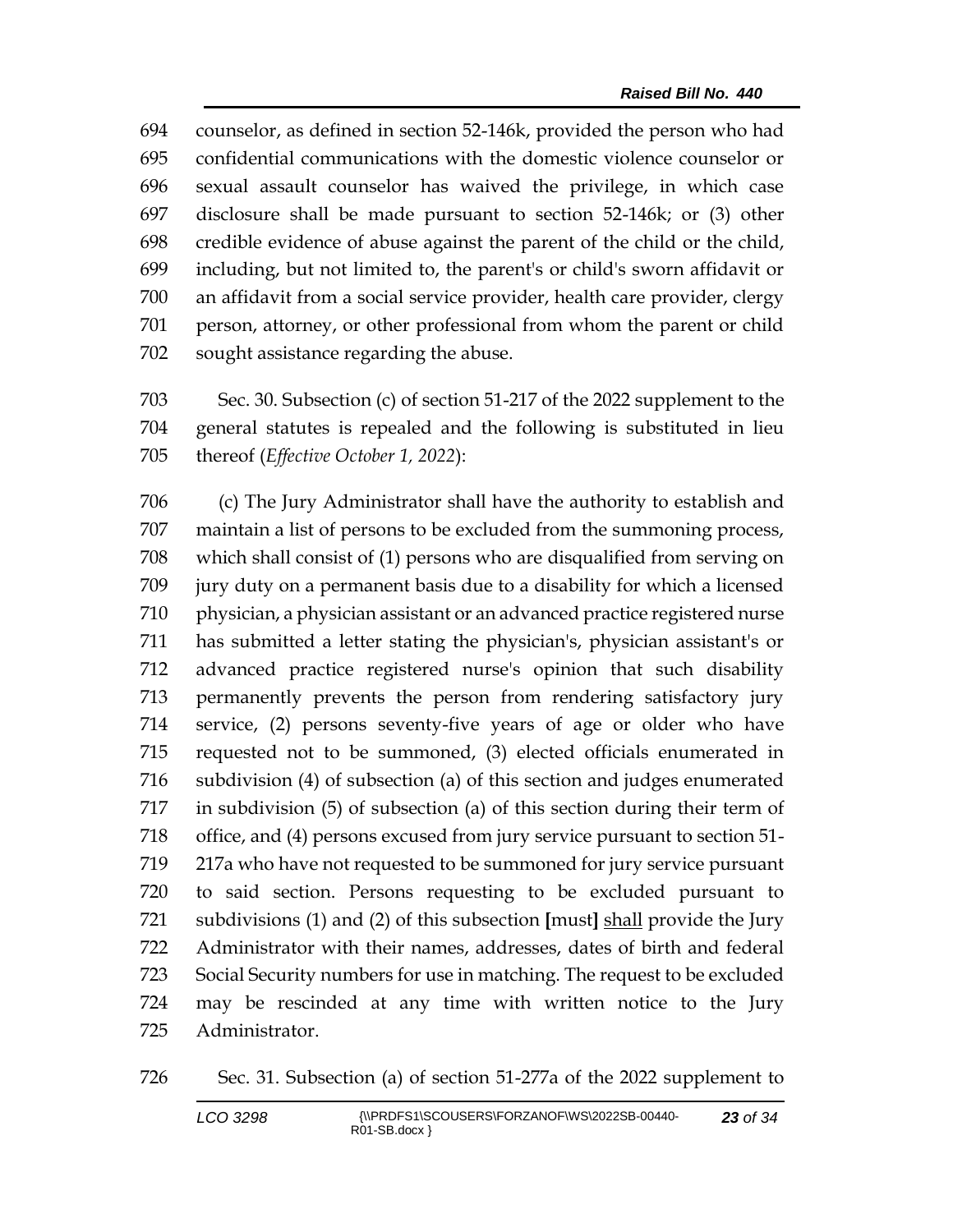the general statutes is repealed and the following is substituted in lieu thereof (*Effective October 1, 2022*):

 (a) (1) Whenever a peace officer, in the performance of such officer's duties, uses physical force upon another person and such person dies as a result thereof or uses deadly force, as defined in section 53a-3, upon another person, the Division of Criminal Justice shall cause an investigation to be made and the Inspector General shall have the responsibility of determining whether the use of physical force by the peace officer was justifiable under section 53a-22.

 (2) (A) Except as provided under subdivision (1) of this subsection, whenever a person dies in the custody of a peace officer or law enforcement agency, the Inspector General shall investigate and determine whether physical force was used by a peace officer upon the deceased person, and if so, whether the use of physical force by the peace officer was justifiable under section 53a-22. If the Inspector General determines the deceased person may have died as a result of criminal action not involving the use of force by a peace officer, the Inspector General shall refer such case to the Chief State's Attorney or a state's attorney for potential prosecution.

 (B) Except as provided under subdivision (1) of this subsection or subparagraph (A) of subdivision (2) of this subsection, whenever a person dies in the custody of the Commissioner of Correction, the Inspector General shall investigate and determine whether the deceased person may have died as a result of criminal action, and, if so, refer such case to the Chief State's Attorney or a state's attorney for potential prosecution.

 (3) The Inspector General shall request the appropriate law enforcement agency to provide such assistance as is necessary to investigate and make a determination under subdivision (1) or (2) of this subsection.

(4) Whenever a peace officer, in the performance of such officer's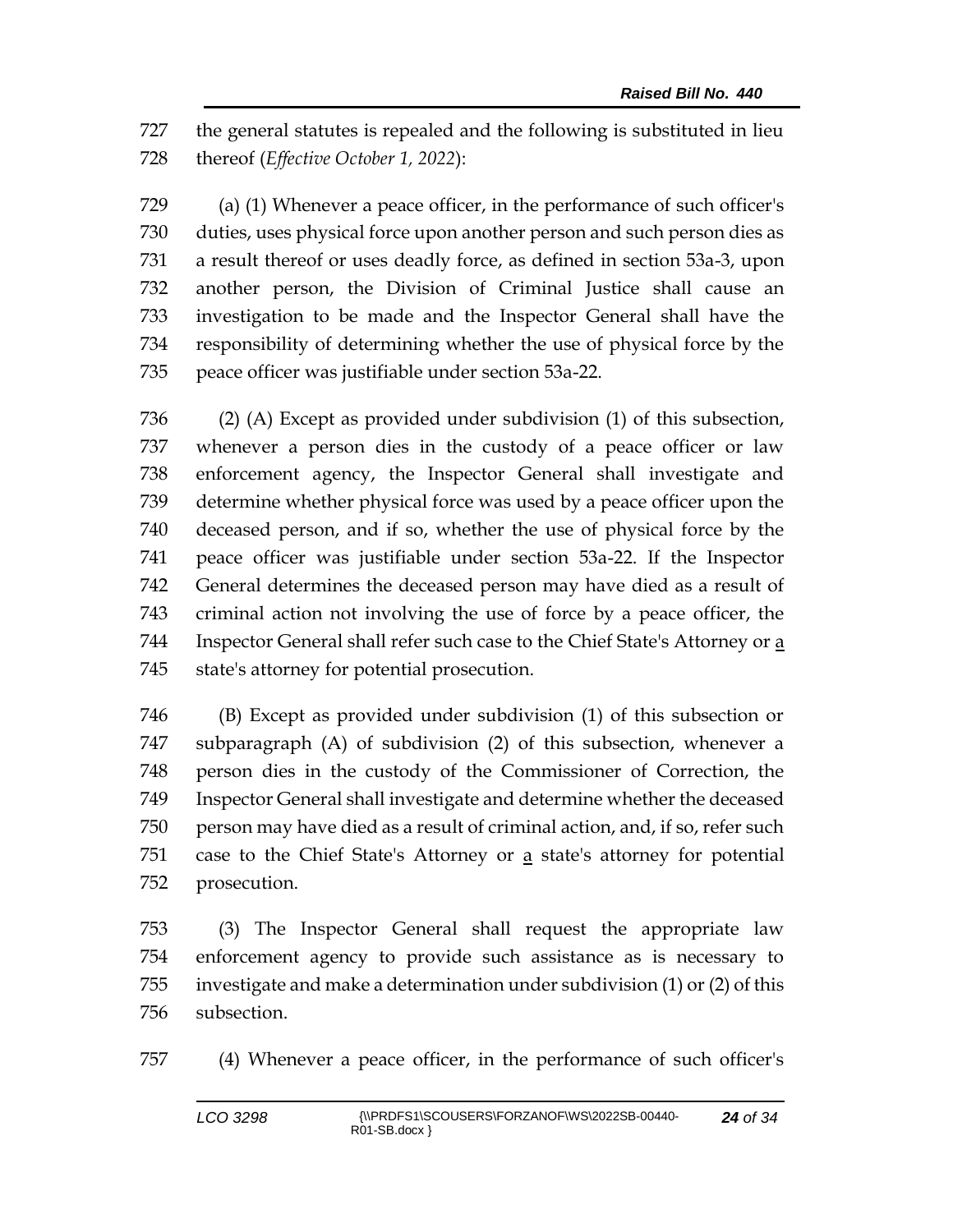duties, uses physical force or deadly force upon another person and such person dies as a result thereof, the Inspector General shall complete a preliminary status report that shall include, but need not be limited to, (A) the name of the deceased person, (B) the gender, race, ethnicity and age of the deceased person, (C) the date, time and location of the injury causing such death, (D) the law enforcement agency involved, (E) the status on the toxicology report, if available, and (F) the death certificate, if available. The Inspector General shall complete the report and submit a copy of such report not later than five business days after the cause of the death is available to the Chief State's Attorney and, in accordance with the provisions of section 11-4a, to the joint standing committees of the General Assembly having cognizance of matters relating to the judiciary and public safety.

 Sec. 32. Subsection (c) of section 54-56e of the 2022 supplement to the general statutes is repealed and the following is substituted in lieu thereof (*Effective October 1, 2022*):

 (c) This section shall not be applicable: (1) To any person charged with (A) a class A felony, (B) a class B felony, except a violation of subdivision (1), (2) or (3) of subsection (a) of section 53a-122 that does not involve the use, attempted use or threatened use of physical force against another person, or a violation of subdivision (4) of subsection (a) of section 53a-122 that does not involve the use, attempted use or threatened use of physical force against another person and does not involve a violation by a person who is a public official, as defined in section 1-110, or a state or municipal employee, as defined in section 1- 110, or (C) a violation of section 53a-70b of the general statutes, revision of 1958, revised to January 1, 2019, or section 14-227a or 14-227m, subdivision (1) or (2) of subsection (a) of section 14-227n, subdivision (2) of subsection (a) of section 53-21 or section 53a-56b, 53a-60d, 53a-70, 53a- 70a, 53a-71, except as provided in subdivision (5) of this subsection, 53a- 72a, 53a-72b, 53a-90a, 53a-196e or 53a-196f, (2) to any person charged with a crime or motor vehicle violation who, as a result of the commission of such crime or motor vehicle violation, causes the death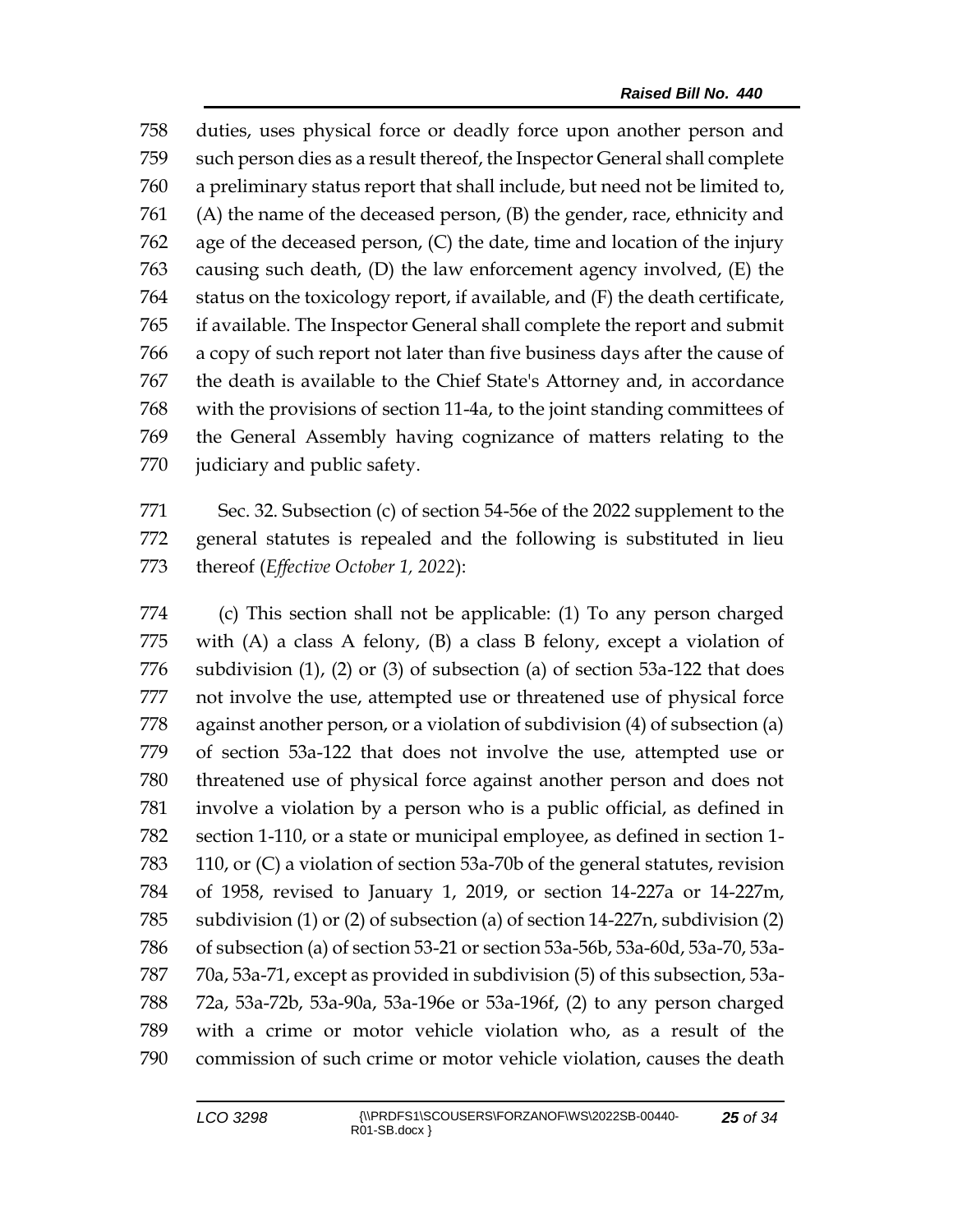of another person, (3) to any person accused of a family violence crime as defined in section 46b-38a who (A) is eligible for the pretrial family violence education program established under section 46b-38c, or (B) has previously had the pretrial family violence education program invoked in such person's behalf, (4) to any person charged with a violation of section 21a-267, 21a-279 or 21a-279a, who (A) is eligible for the pretrial drug education and community service program established under section 54-56i or the pretrial drug intervention and community service program established under section 54-56q, as amended by this  $\alpha$  act, or (B) has previously had (i) the pretrial drug education program, (ii) the pretrial drug education and community service program established under the provisions of section 54-56i, or (iii) the pretrial drug intervention and community service program established under section 54-56q, as amended by this act, invoked on such person's behalf, (5) unless good cause is shown, to (A) any person charged with a class C felony, or (B) any person charged with committing a violation of subdivision (1) of subsection (a) of section 53a-71 while such person was less than four years older than the other person, (6) to any person charged with a violation of section 9-359 or 9-359a, (7) to any person charged with a motor vehicle violation (A) while operating a commercial motor vehicle, as defined in section 14-1, or (B) who holds a commercial driver's license or commercial driver's instruction permit at the time of the violation, (8) to any person charged with a violation of subdivision (6) of subsection (a) of section 53a-60, or (9) to a health care provider or vendor participating in the state's Medicaid program charged with a violation of section 53a-122 or subdivision (4) of subsection (a) of section 53a-123.

 Sec. 33. Subsection (b) of section 54-56k of the 2022 supplement to the general statutes, as amended by section 172 of public act 21-1 of the June special session, is repealed and the following is substituted in lieu thereof (*Effective October 1, 2022*):

 (b) There shall be deposited in the pretrial account (1) all evaluation fees collected pursuant to subsection (a) of section 54-56g and subsection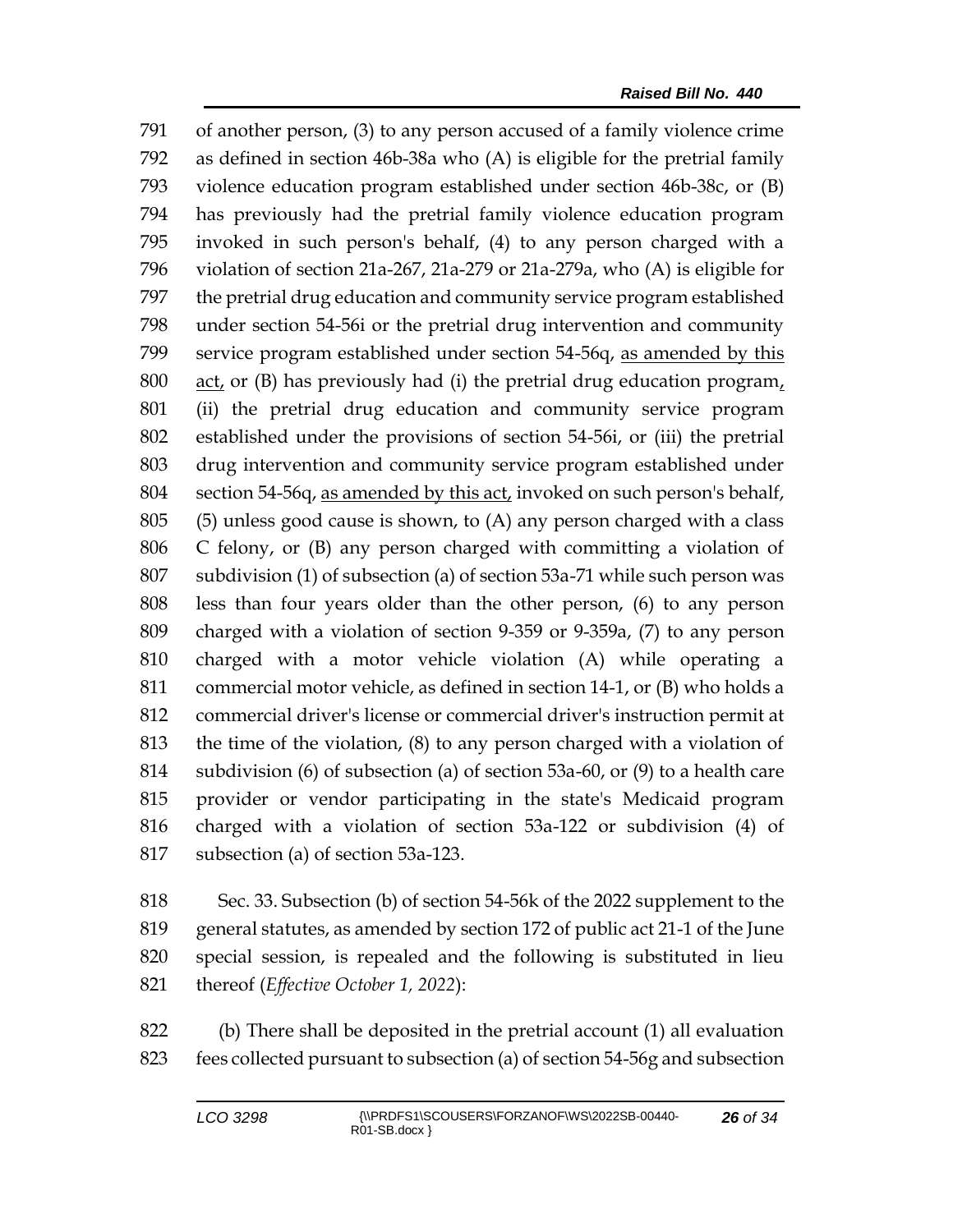(b) of section 54-56i, (2) all program fees collected pursuant to subsections (c) and (e) of section 54-56g and subsections (g) and (i) of section 54-56i funds appropriated in subsection (a) of section 47 of special act 01-1 of the June special session, (3) fees collected pursuant to subdivision (2) of subsection (b), subdivision (1) of subsection (e) and subparagraph (A) of subdivision (2) of subsection (k) of section 54-56q, and (4) the evaluation fee collected pursuant to subdivision (2) of subsection (b), and fees collected pursuant to subdivision (1) of subsection (f) and subparagraph (A) of subdivision (2) of subsection (m) of section 54-56r.

 Sec. 34. Subdivision (1) of subsection (c) of section 54-56q of the 2022 supplement to the general statutes is repealed and the following is substituted in lieu thereof (*Effective October 1, 2022*):

 (c) (1) The court, after consideration of the recommendation of the state's attorney, assistant state's attorney or deputy assistant state's attorney in charge of the case, may **[**, in its discretion,**]** grant the application for, and place the applicant in, the pretrial drug intervention and community service program for a period of one year, subject to confirmation of the applicant's eligibility to participate in the program.

 Sec. 35. Subsection (a) of section 54-56r of the 2022 supplement to the general statutes is repealed and the following is substituted in lieu thereof (*Effective October 1, 2022*):

 (a) (1) There is established a pretrial impaired driving intervention program for persons charged with a violation of section 14-227a, **[**section**]** 14-227g, **[**section**]** 14-227m, **[**section**]** 14-227n, subsection (d) of section 15-133 or section 15-140n. The program shall consist of a twelve- session alcohol education component or a substance use treatment component of not less than fifteen sessions, and may also include a victim impact component, as ordered by the court pursuant to subsection (d) of this section.

(2) The provisions of this section shall not apply to any person: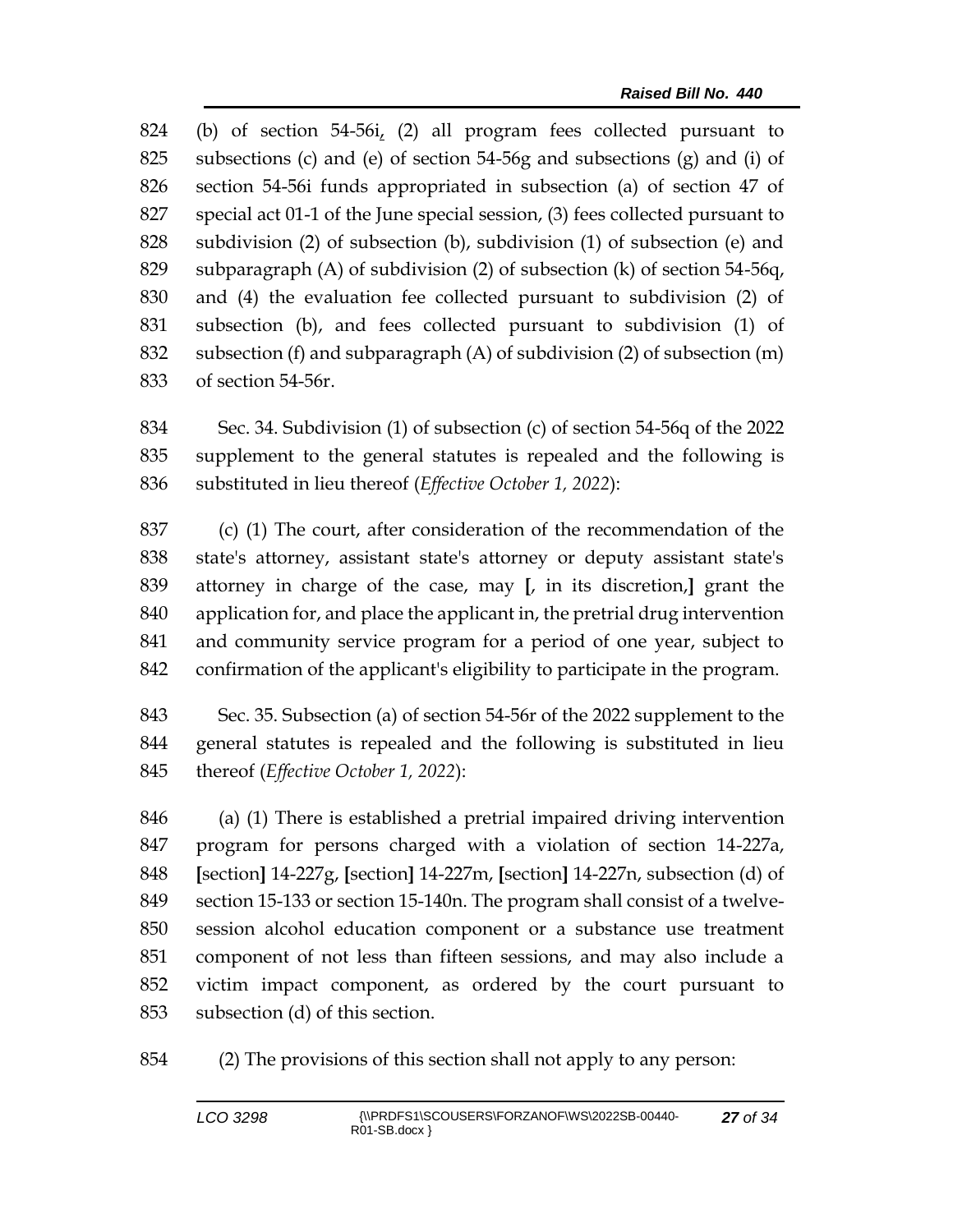(A) Who has been placed in the pretrial impaired driving intervention program under this section or the pretrial alcohol education program established under section 54-56g, within ten years immediately preceding the application;

 (B) Who has been convicted of a violation of section 14-227a, **[**section**]** 14-227g, **[**section**]** 14-227m, **[**section**]** 14-227n, **[**section**]** 15-132a, subsection (d) of section 15-133 **[**,**]** or section 15-140*l*, **[**section**]** 15-140n, **[**section**]** 53a-56b or **[**section**]** 53a-60d;

 (C) Who has been convicted in any other state at any time of an offense the essential elements of which are substantially the same as any statutory provision set forth in subparagraph (B) of this subdivision;

 (D) Who is charged with a violation of section 14-227a, 14-227g, 14- 227m or 14-227n (i) and held a commercial driver's license or commercial driver's instruction permit at the time of the violation; or (ii) while operating a commercial motor vehicle, as defined in section 14-1; or

 (3) Whose alleged violation caused the serious physical injury, as defined in section 53a-3, of another person, unless good cause is shown.

 Sec. 36. Subdivision (1) of subsection (m) of section 54-56r of the 2022 supplement to the general statutes is repealed and the following is substituted in lieu thereof (*Effective October 1, 2022*):

 (m) (1) Any person whose participation in the program is terminated may ask the court to reinstate such person into the program up to two times. If a person requests reinstatement into the program, the Court Support Services Division shall verify that such person is eligible for such reinstatement. If a person requesting reinstatement into the program is eligible for reinstatement, the court may **[**, in its discretion,**]** grant such person reinstatement into the program. When granting such reinstatement, the court shall order the defendant to participate in an appropriate alcohol education, substance use treatment or victim impact component of the program.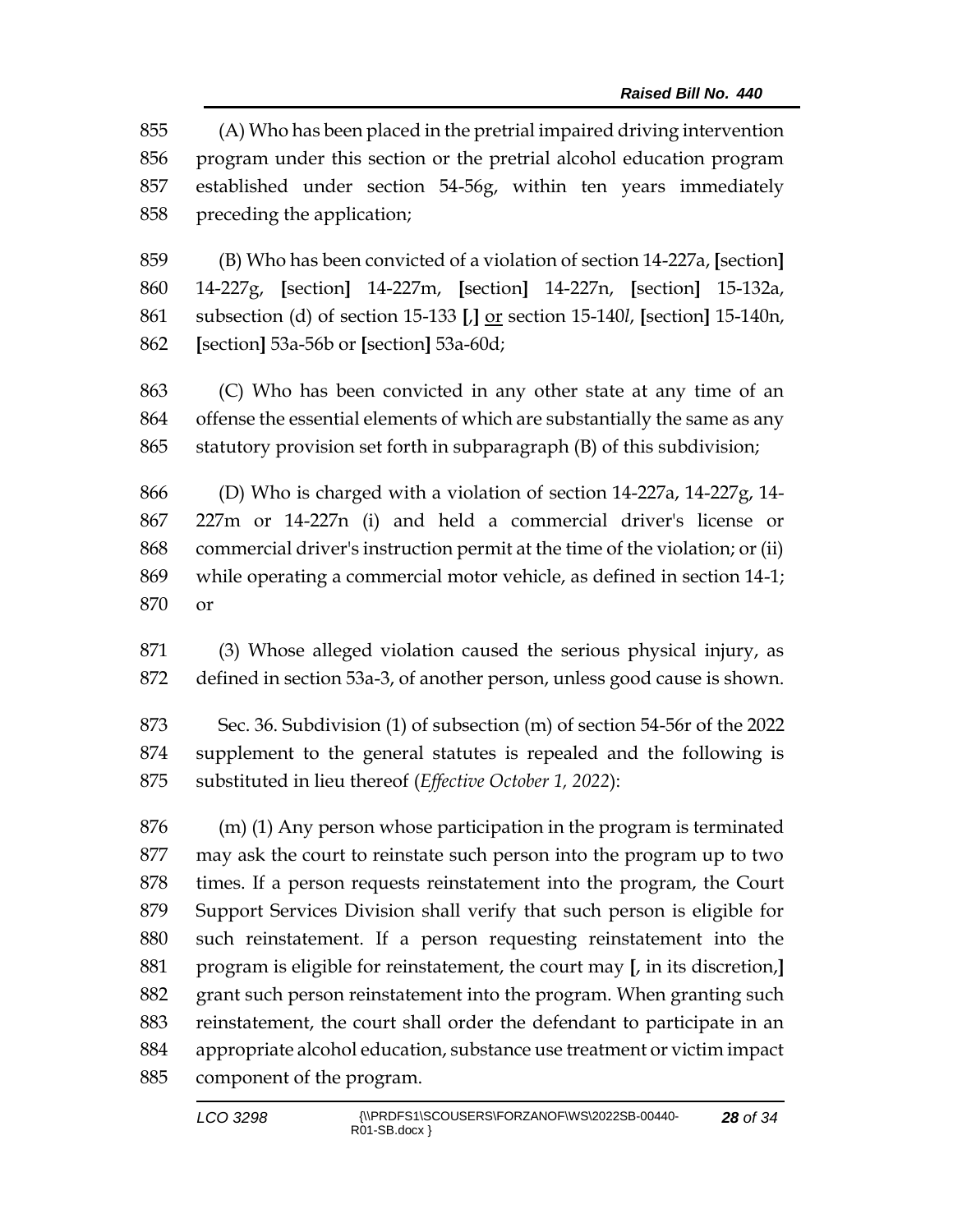Sec. 37. Subdivision (2) of subsection (o) of section 54-56r of the 2022 supplement to the general statutes is repealed and the following is substituted in lieu thereof (*Effective October 1, 2022*):

 (2) For any person charged with a violation of section 14-227a, **[**section**]** 14-227g, **[**section**]** 14-227m or **[**section**]** 14-227n whose charges were dismissed pursuant to the provisions of this section, the division shall transmit to the Department of Motor Vehicles the record of such person's participation in the program. The Department of Motor Vehicles shall maintain the record of any person's participation in such program as part of such person's driving record for a period of ten years.

 Sec. 38. Subsections (a) and (b) of section 54-64a of the 2022 supplement to the general statutes are repealed and the following is substituted in lieu thereof (*Effective October 1, 2022*):

 (a) (1) Except as provided in subdivision (2) of this subsection and subsection (b) of this section, when any arrested person is presented before the Superior Court, said court shall, in bailable offenses, promptly order the release of such person upon the first of the following conditions of release found sufficient to reasonably ensure the appearance of the arrested person in court: (A) Upon execution of a written promise to appear without special conditions, (B) upon execution of a written promise to appear with nonfinancial conditions, (C) upon execution of a bond without surety in no greater amount than necessary, or (D) upon execution of a bond with surety in no greater amount than necessary, but in no event shall a judge prohibit a bond from being posted by surety. In addition to or in conjunction with any of the conditions enumerated in subparagraphs (A) to (D), inclusive, of this subdivision the court may, when it has reason to believe that the person is drug-dependent and where necessary, reasonable and appropriate, order the person to submit to a urinalysis drug test and to participate in a program of periodic drug testing and treatment. The results of any such drug test shall not be admissible in any criminal proceeding concerning such person.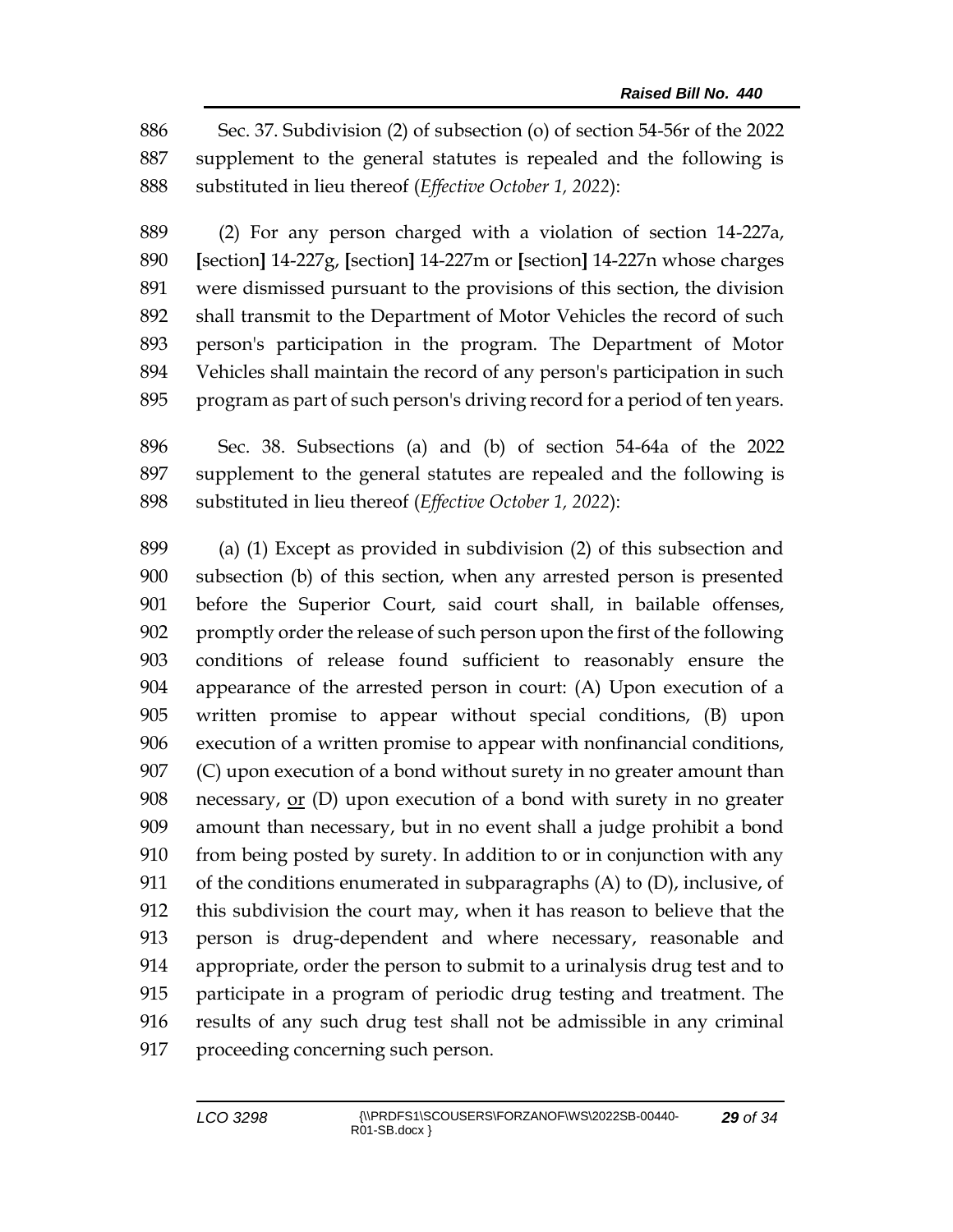(2) If the arrested person is charged with no offense other than a misdemeanor, the court shall not impose financial conditions of release on the person unless (A) the person is charged with a family violence crime, as defined in section 46b-38a, or (B) the person requests such financial conditions, or (C) the court makes a finding on the record that there is a likely risk that (i) the arrested person will fail to appear in court, as required, or (ii) the arrested person will obstruct or attempt to obstruct justice, or threaten, injure or intimidate or attempt to threaten, injure or intimidate a prospective witness or juror, or (iii) the arrested person will engage in conduct that threatens the safety of himself or herself or another person. In making a finding described in this subsection, the court may consider past criminal history, including any prior record of failing to appear as required in court that resulted in any conviction for a violation of section 53a-172 or any conviction during the previous ten years for a violation of section 53a-173 and any other pending criminal cases of the person charged with a misdemeanor.

 (3) The court may, in determining what conditions of release will reasonably ensure the appearance of the arrested person in court, consider the following factors: (A) The nature and circumstances of the offense, (B) such person's record of previous convictions, (C) such person's past record of appearance in court, (D) such person's family ties, (E) such person's employment record, (F) such person's financial resources, character and mental condition, (G) such person's community ties, and (H) in the case of a violation of section 53a-222a when the condition of release was issued for a family violence crime, as defined in section 46b-38a, the heightened risk posed to victims of family violence by violations of conditions of release.

 (b) (1) When any arrested person charged with the commission of a class A felony, a class B felony, except a violation of section 53a-86 or 53a-122, a class C felony, except a violation of section 53a-87, 53a-152 or 53a-153, or a class D felony under sections 53a-60 to 53a-60c, inclusive, section 53a-72a, 53a-95, 53a-103, 53a-103a, 53a-114, 53a-136 or 53a-216, or a family violence crime, as defined in section 46b-38a, is presented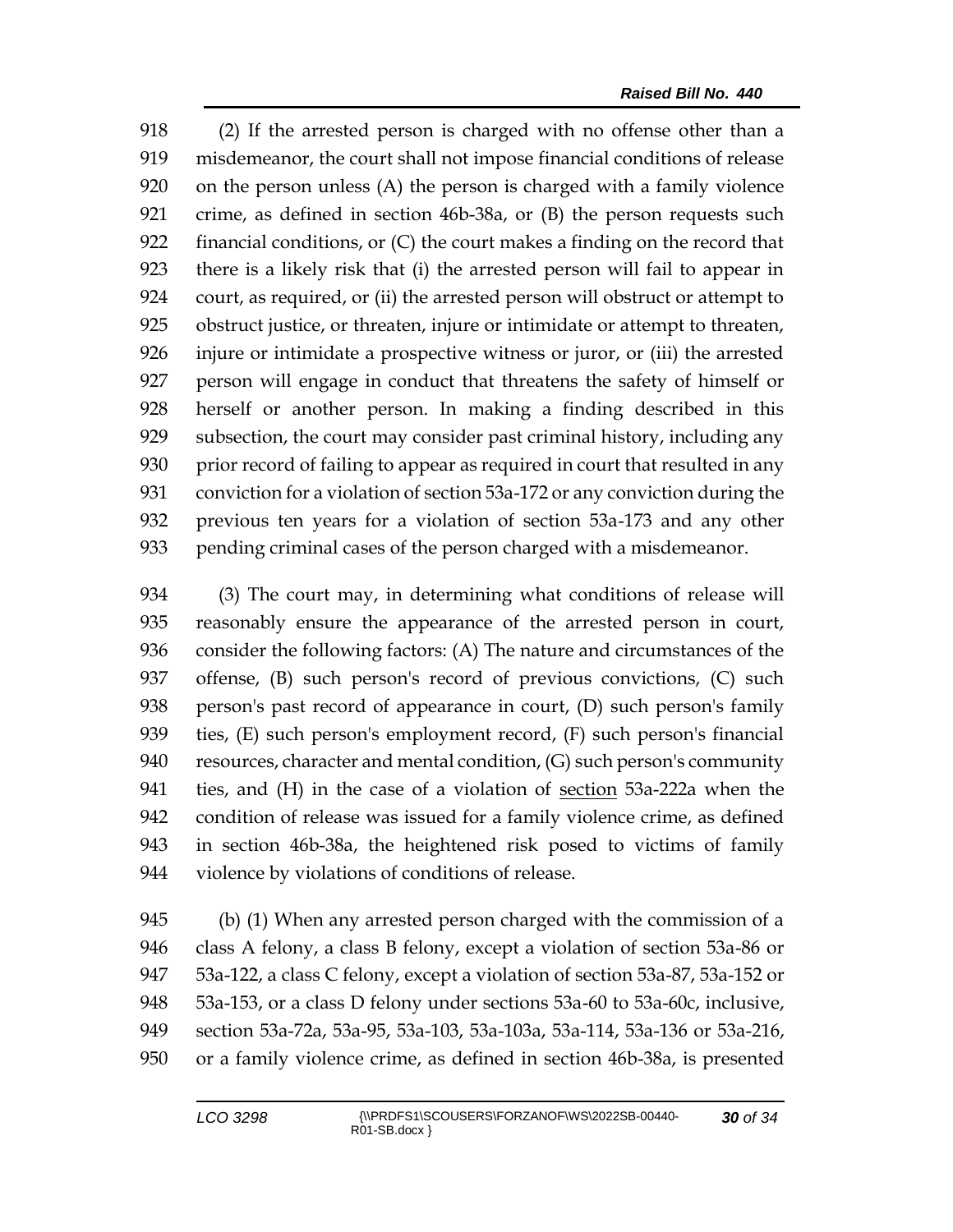before the Superior Court, said court shall, in bailable offenses, promptly order the release of such person upon the first of the following conditions of release found sufficient to reasonably ensure the appearance of the arrested person in court and that the safety of any other person will not be endangered: (A) Upon such person's execution of a written promise to appear without special conditions, (B) upon such person's execution of a written promise to appear with nonfinancial conditions, (C) upon such person's execution of a bond without surety 959 in no greater amount than necessary,  $or$  (D) upon such person's execution of a bond with surety in no greater amount than necessary, but in no event shall a judge prohibit a bond from being posted by surety. In addition to or in conjunction with any of the conditions enumerated in subparagraphs (A) to (D), inclusive, of this subdivision, the court may, when it has reason to believe that the person is drug- dependent and where necessary, reasonable and appropriate, order the person to submit to a urinalysis drug test and to participate in a program of periodic drug testing and treatment. The results of any such drug test shall not be admissible in any criminal proceeding concerning such person.

 (2) The court may, in determining what conditions of release will reasonably ensure the appearance of the arrested person in court and that the safety of any other person will not be endangered, consider the following factors: (A) The nature and circumstances of the offense, (B) such person's record of previous convictions, (C) such person's past record of appearance in court after being admitted to bail, (D) such person's family ties, (E) such person's employment record, (F) such person's financial resources, character and mental condition, (G) such person's community ties, (H) the number and seriousness of charges pending against the arrested person, (I) the weight of the evidence against the arrested person, (J) the arrested person's history of violence, (K) whether the arrested person has previously been convicted of similar offenses while released on bond, (L) the likelihood based upon the expressed intention of the arrested person that such person will commit another crime while released, and (M) the heightened risk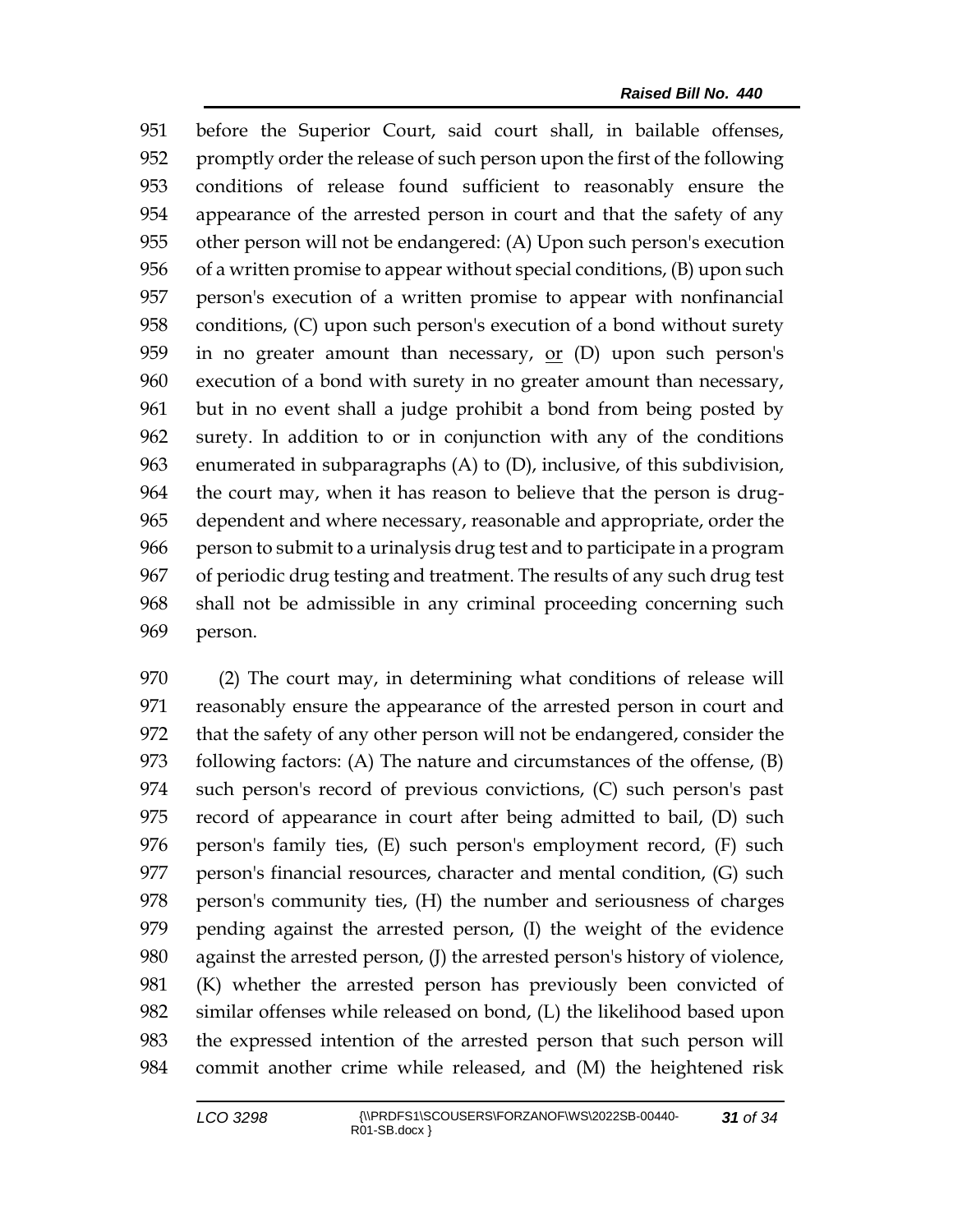posed to victims of family violence by violations of conditions of release and court orders of protection.

 (3) When imposing conditions of release under this subsection, the court shall state for the record any factors under subdivision (2) of this subsection that it considered and the findings that it made as to the danger, if any, that the arrested person might pose to the safety of any other person upon the arrested person's release that caused the court to impose the specific conditions of release that it imposed.

 Sec. 39. Subdivision (1) of section 54-125j of the 2022 supplement to the general statutes is repealed and the following is substituted in lieu thereof (*Effective October 1, 2022*):

 (1) Outcomes of preliminary hearings, including whether (A) probable cause of a parole violation was found and that the alleged violation was serious enough to warrant revocation of parole, (B) probable cause of a parole violation was found, but the alleged violation 1000 was not serious enough to warrant revocation of parole, and (C) no 1001 probable cause of a parole violation was found;

 Sec. 40. Section 54-142d of the 2022 supplement to the general statutes, as amended by section 4 of public act 21-32, is repealed and the following is substituted in lieu thereof (*Effective January 1, 2023*):

 Whenever any person has been convicted of an offense in any court in this state and such offense has been decriminalized subsequent to the date of such conviction, such person may file a petition with the **[**superior court**]** Superior Court at the location in which such conviction was effected, or with the **[**superior court**]** Superior Court at the location having custody of the records of such conviction if such conviction was in the Court of Common Pleas, Circuit Court, municipal court or by a trial justice, in the Superior Court where venue would currently exist for criminal prosecution, for an order of erasure, and the Superior Court shall immediately direct all police and court records and records of the state's or prosecuting attorney pertaining to such offense to be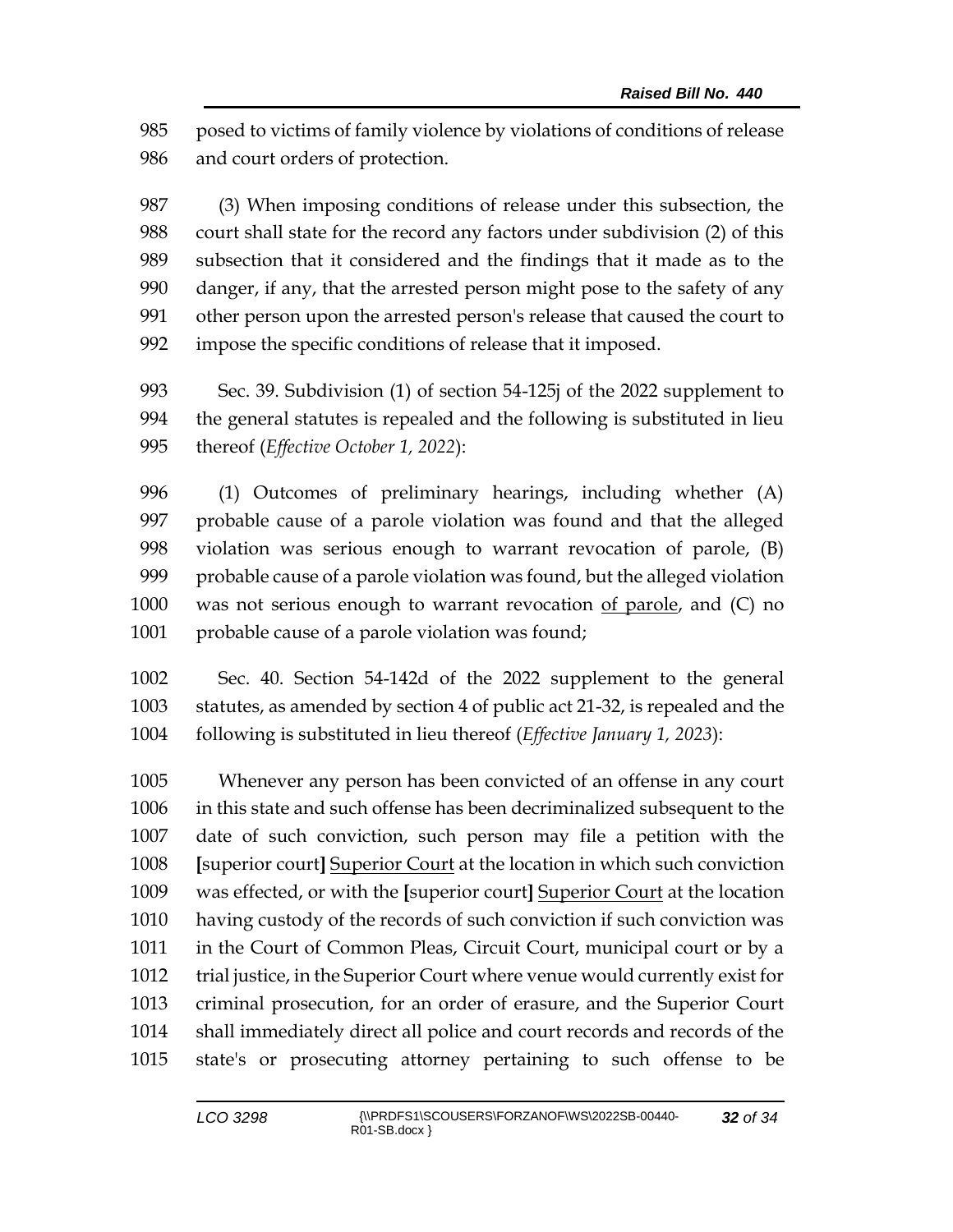1016 physically destroyed.

|           | This act shall take effect as follows and shall amend the following |                         |  |  |
|-----------|---------------------------------------------------------------------|-------------------------|--|--|
| sections: |                                                                     |                         |  |  |
|           |                                                                     |                         |  |  |
| Section 1 | October 1, 2022                                                     | $3-129f(e)$             |  |  |
| Sec. 2    | October 1, 2022                                                     | $4-142a(a)(1)$          |  |  |
| Sec. 3    | October 1, 2022                                                     | $4-160(a)$              |  |  |
| Sec. 4    | October 1, 2022                                                     | $4-160(f)$              |  |  |
| Sec. 5    | October 1, 2022                                                     | 4-190                   |  |  |
| Sec. 6    | October 1, 2022                                                     | $7 - 51a(a)$            |  |  |
| Sec. 7    | January 1, 2023                                                     | 8-265с                  |  |  |
| Sec. 8    | October 1, 2022                                                     | $22-4c(a)$              |  |  |
| Sec. 9    | October 1, 2022                                                     | $27-103(c)(2)$          |  |  |
| Sec. 10   | October 1, 2022                                                     | $30-89(a)$              |  |  |
| Sec. 11   | October 1, 2022                                                     | $31 - 232c$             |  |  |
| Sec. 12   | October 1, 2022                                                     | 31-232h                 |  |  |
| Sec. 13   | October 1, 2022                                                     | 31-232i                 |  |  |
| Sec. 14   | October 1, 2022                                                     | $31-236(a)(9)$          |  |  |
| Sec. 15   | October 1, 2022                                                     | $31-237d(b)$            |  |  |
| Sec. 16   | October 1, 2022                                                     | $31-374(f)(1)$          |  |  |
| Sec. 17   | October 1, 2022                                                     | 45a-186b                |  |  |
| Sec. 18   | October 1, 2022                                                     | $45a-604(2)$            |  |  |
| Sec. 19   | October 1, 2022                                                     | $46a-54(15)$            |  |  |
| Sec. 20   | January 1, 2023                                                     | 46a-79                  |  |  |
| Sec. 21   | October 1, 2022                                                     | $46a-170(b)$            |  |  |
| Sec. 22   | October 1, 2022                                                     | $46b-1(b)$              |  |  |
| Sec. 23   | June 1, 2022                                                        | $46b-15e(a)$            |  |  |
| Sec. 24   | October 1, 2022                                                     | $46b-16a(b)$            |  |  |
| Sec. 25   | October 1, 2022                                                     | $46b-231(m)(5)$         |  |  |
| Sec. 26   | October 1, 2022                                                     | 46b-231(s)(4) and $(5)$ |  |  |
| Sec. 27   | October 1, 2022                                                     | $46b - 461(e)$          |  |  |
| Sec. 28   | October 1, 2022                                                     | $46b - 489(e)$          |  |  |
| Sec. 29   | October 1, 2022                                                     | $46b - 490(b)$          |  |  |
| Sec. 30   | October 1, 2022                                                     | $51-217(c)$             |  |  |
| Sec. 31   | October 1, 2022                                                     | $51-277a(a)$            |  |  |
| Sec. 32   | October 1, 2022                                                     | 54-56e(c)               |  |  |
| Sec. 33   | October 1, 2022                                                     | 54-56k(b)               |  |  |
| Sec. 34   | October 1, 2022                                                     | $54-56q(c)(1)$          |  |  |
| Sec. 35   | October 1, 2022                                                     | $54 - 56r(a)$           |  |  |